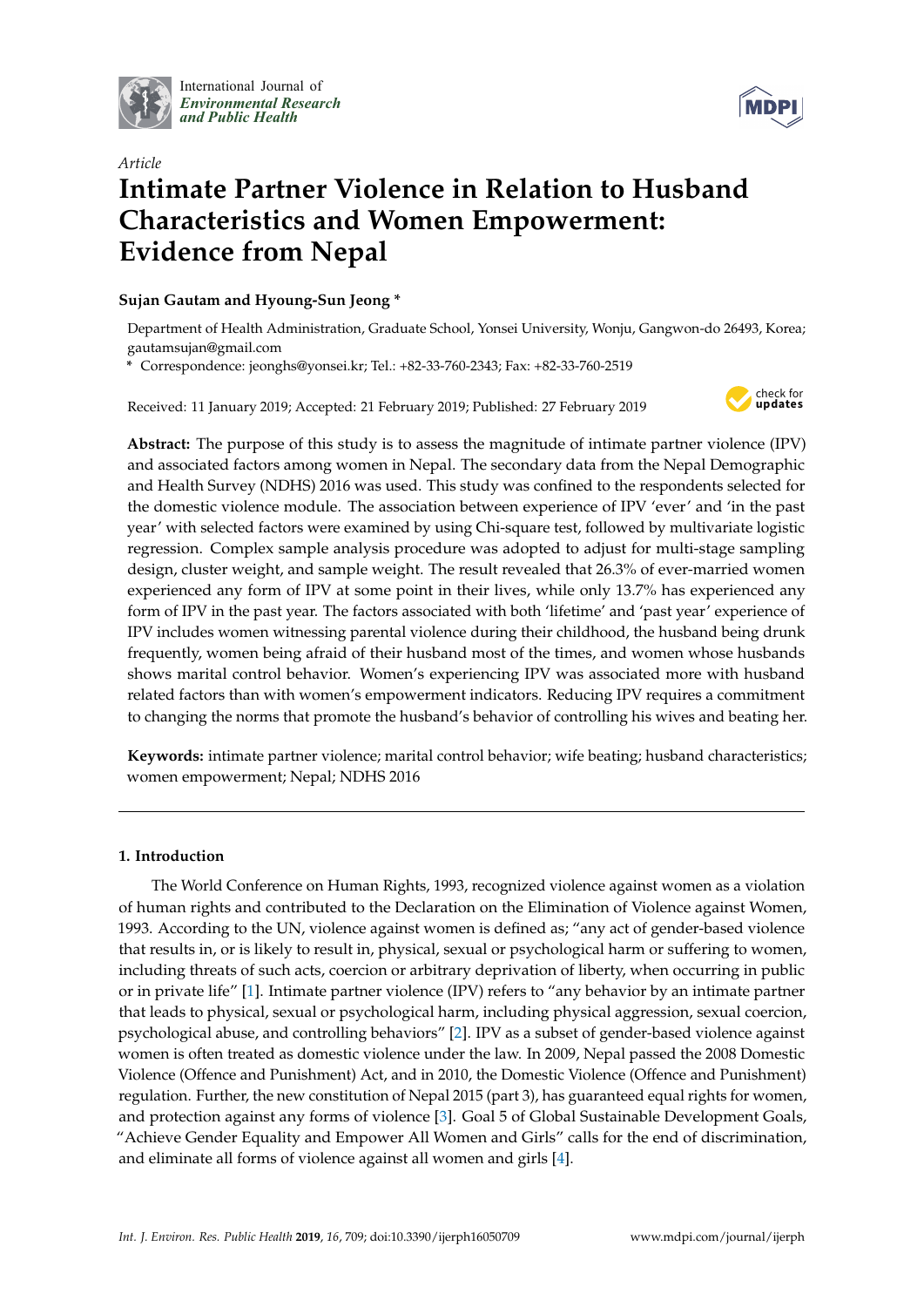#### *1.1. Global Prevalence of IPV*

IPV against women is now well recognized as public health and human right problem and is a manifestation of gender inequality that affects physical and psychological well-being. Most of the statistics known about violence against women come from population-based surveys and special studies. The estimates indicate that the proportion of ever-partnered women reporting to have experienced physical or sexual IPV at some point in their lives was about one in three women worldwide [\[5\]](#page-17-4), about 37% in African, Eastern Mediterranean and South-East Asia region, about 30% in the region of the Americas, and about 25% in the European and Western Pacific regions [\[6\]](#page-17-5). According to a Word Health Organization (WHO) multi-country study on women's health and domestic violence done in 10 countries, the reported lifetime prevalence of physical and/or sexual IPV ranges from 15% (Japanese city) to 71% (Ethiopian province), and the reported past year prevalence ranged from about 4% (Japanese city, and Serbian and Montenegrin city) to 54% (Ethiopian province) [\[7\]](#page-17-6).

#### *1.2. Prevalence of IPV in Nepal*

Various cross-sectional studies done in different parts of Nepal reported women's lifetime experience of sexual violence by their husband ranged from 16.6–58%, whereas, 7.1–31% of women reported to have experienced sexual violence in the past year [\[8](#page-17-7)[–10\]](#page-18-0). Women can be a victim of violence at any point in their life. There is also evidence that women have experienced some forms of violence during pregnancy. A study done among rural women of Terai region showed that about 29% of women had experienced IPV at some point during their pregnancy [\[11\]](#page-18-1) whereas, a study done in a hilly district showed that about 91% have experienced some form of gender-based violence during pregnancy [\[12\]](#page-18-2). Nepal Demographic and Health Survey, 2011 showed that about 32% of ever-married women reported having experience of any form of physical, sexual and/or emotional violence in their lifetime, and 17% in the past year [\[13\]](#page-18-3).

#### *1.3. IPV: Risk Factors and Its Consequences*

According to WHO, factors such as; low level of education of women and their partners, having a history of exposure to family violence, harmful use of alcohol of women or their partners, gender inequalities between women and their partners, low level of women's access to cash earnings, marital controlling behaviors of their partners, and the attitudes of women condoning their partners violence are considered as risk factors of IPV [\[2\]](#page-17-1). Numerous studies done globally, including Nepal have used some or many of these variables in examining their effect on domestic violence against women [\[14–](#page-18-4)[18\]](#page-18-5) showing the mixed relationship between IPV and its correlates. And those arrays of literature were the basis for choosing predictor variables in this study. Violence against women is strongly linked with negative health consequences across their lifespan, such that women who have experienced IPV have more health problems, such as injuries, sexually transmitted diseases, unwanted pregnancies, mental health and other behavioral problems [\[19\]](#page-18-6). Among the IPV victims, an estimated 42% of women have experienced injuries resulting from that violence [\[5\]](#page-17-4). A systematic review suggests that IPV have an increasingly adverse effect on the psychological well-being of the victims, and the severity and extent of IPV exposure increase the mental health symptoms [\[20\]](#page-18-7). Mothers who had experienced IPV had a low utilization of maternal health services [\[11,](#page-18-1)[21\]](#page-18-8) and was associated with a 51% increase in the risk of pregnancy, and 30% increase in the risk of unwanted pregnancy [\[22\]](#page-18-9). Women who are victims of IPV do not enjoy freedom in their relationship. Prior studies that were done in Nepal examining the social norms and women's risk of IPV contends that Nepalese women have mostly ascribed more conservative gender roles, experienced less agency freedom, and have a restriction on education and employment [\[23\]](#page-18-10). Violence against women occurs in all socio-economic classes, but poor women are more likely to experience violence [\[24\]](#page-18-11). Majority of women believe that their husbands have the right to beat their wife, and the proportion was more for rural women [\[24\]](#page-18-11).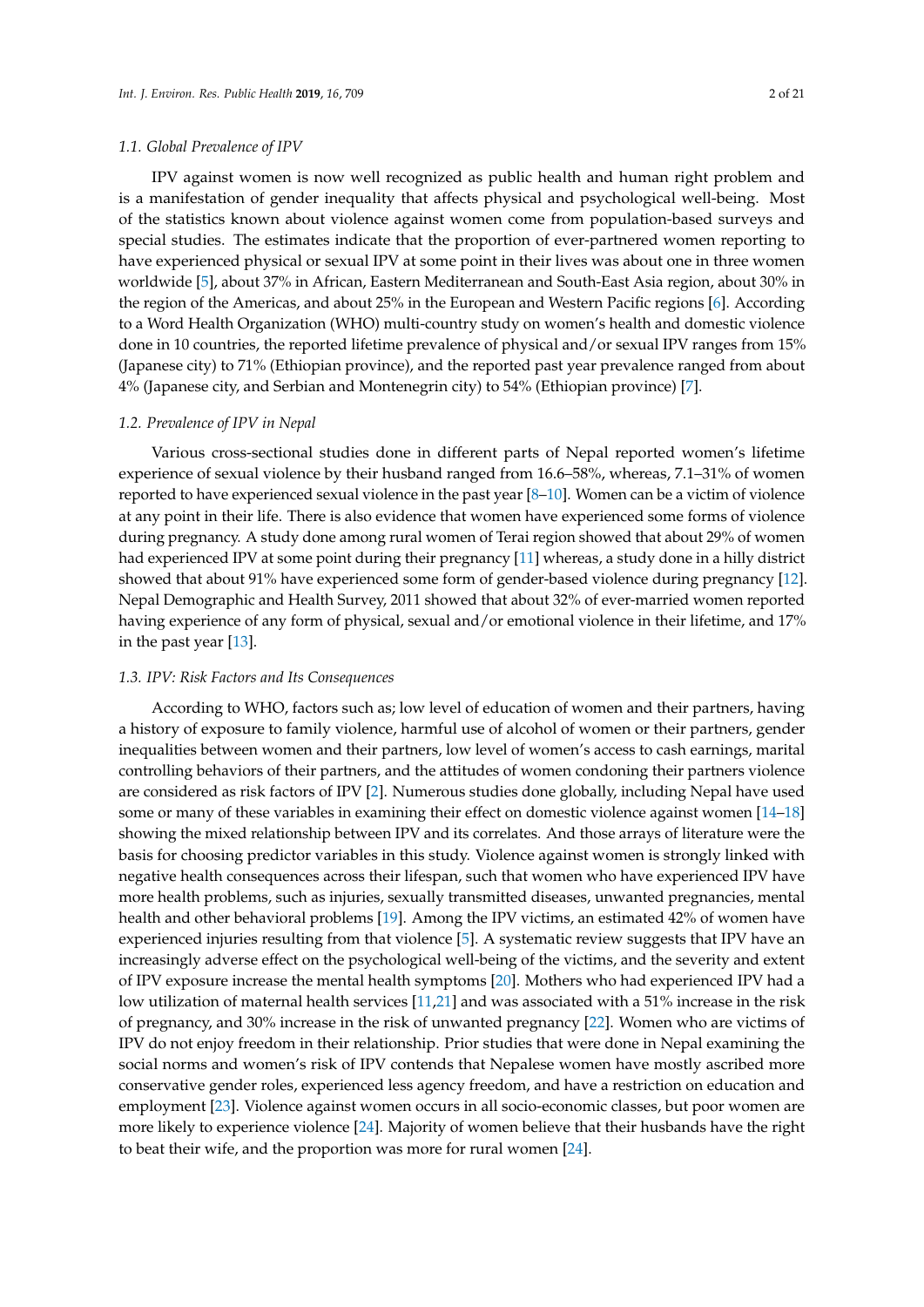Despite the growing concern on violence against women, especially by the intimate partner, there is limited understanding regarding the underlying risk factors specified in terms of husband related factors and women's empowerment characteristics; hence, was the basis for the conception of this study. An attempt is made to analyze the underlying factors based on the broad categories such as; husband related factors, and women empowerment indicators, which would help understand clearly the picture of IPV. The factors which are directly linked to the woman's husband/partner are categorized as husband related factors, and the factors that are thought to empower the women are categorized as women's empowerment indicators. Therefore, this study aimed to assess the prevalence and underlying factors of IPV against women aged 15–49 years in Nepal. This study contributes to the existing body of evidence by highlighting the effect of husband's characteristics and women's empowerment indicators on IPV.

#### **2. Methodology**

#### *2.1. Study Design, Data, and Sampling*

This is an analytical cross-sectional study conducted from the secondary data of Nepal Demographic and Health Survey (NDHS) 2016. NDHS 2016 is a nationally representative survey implemented by New ERA under the support of the Ministry of Health of Nepal, which is the fifth comprehensive cross-sectional survey of its kind conducted as a part of Demographic and Health Surveys (DHS) Program with the technical support by ICF international and financial support of the United States Agency for International Development (USAID) [\[25\]](#page-18-12). The dataset was publicly available from the 'The DHS Program' website after registering a download account [\[26\]](#page-18-13).

The details of questionnaires and study methodology have been described in the website and survey report [\[25,](#page-18-12)[26\]](#page-18-13). In brief, the 2016 NDHS used a multi-stage cluster sampling procedure to collect data wherein each province was stratified into urban and rural areas yielding 14 sampling strata. Then the stratified sample was selected in two and three stages in rural and urban areas respectively. In rural areas, wards were selected as primary sampling units (PSUs) while, in urban areas, one enumerations areas (EAs) was selected from each ward (PSUs). In the first stage, 383 wards were selected using probability proportional method. In an urban area, due to the large size of the urban wards, one EA was selected randomly from each sample wards. For a large cluster, only a segment was selected for the survey so, 2016 NDHS cluster is a ward, an EA, or a segment of a ward or an EA. In the final stage, a fixed number of 30 households per cluster were selected with systematic selection technique. A total of 12,862 women and 4063 men aged 15–49 years from 11,040 households successfully completed the survey with the response rate of 98% and 96% for women and men respectively.

The 2016 NDHS survey administered six questionnaires: The Household Questionnaire, the Woman's Questionnaire, the Man's Questionnaire, the Biomarker Questionnaire, the Fieldworker Questionnaire, and the Verbal Autopsy Questionnaire (for neonatal deaths). The Woman's Questionnaire was used to collect information on domestic violence from women aged 15–49 years. The 2016 NDHS used a shortened and modified version of the Conflict Tactics Scale to measure domestic violence against women. This study was confined to respondents selected for the domestic violence module from the subsample of households that were selected for the men's survey. To ensure the privacy, the information collected on domestic violence module from the respondents follows the World Health Organization (WHO) recommended guidelines and ethical standards [\[27\]](#page-18-14) such that only one eligible woman per household (specifically, the subsample of households that were selected for the men's survey) was selected randomly for the module. And the domestic violence module was implemented to the eligible women only if privacy could be obtained. A total of 4447 were eligible for the module out of which 4444 successfully completed the face-to-face interview. Of 4444 successfully interviewed women, 882 were never in the union (excluded from the study), 3447 were currently in a union, and 115 were formerly in the union. Our study was restricted to 3562 ever-married women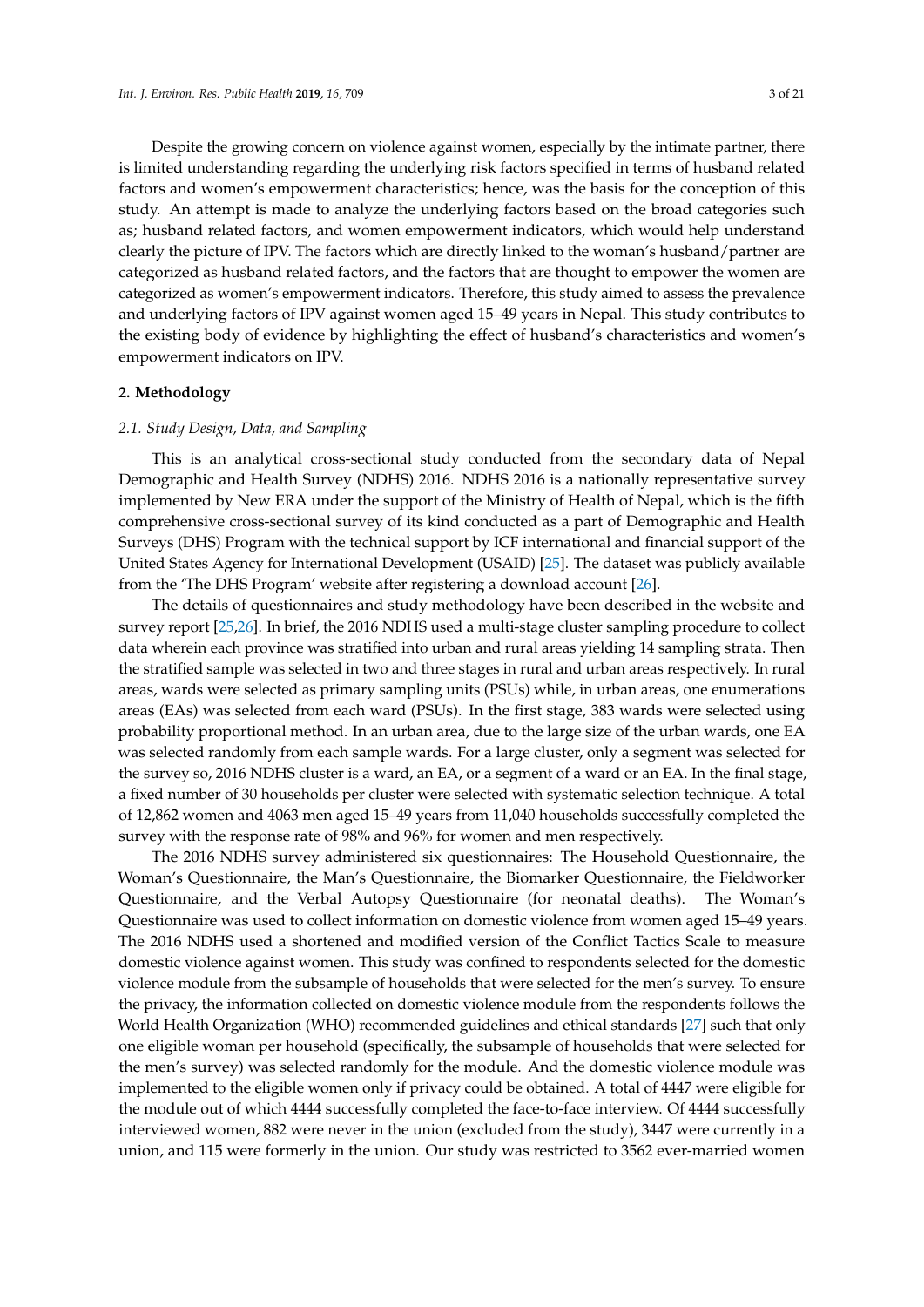(currently or formerly in a union) and 3447 women (currently in a union) for analyzing an experience of IPV 'ever' and 'in the year preceding the survey', respectively.

The survey protocol of 2016 NDHS was reviewed and approved by the Nepal Research Health Council (NHRC) and the ICF International Review Board, therefore, an independent ethical review was not needed.

#### *2.2. Measurement of Variables*

#### 2.2.1. Outcome Variables

The outcome variables for this study is "Experience of IPV" among women aged 15–49 years which was measured by women's self-reporting of experience of IPV (any of the physical, sexual, or emotional violence). Based on the timeline of experience of IPV, the outcome variable in this study is divided into two types:

- (a) Experience of IPV 'Ever' by the current husband or the most recent husband for currently married and formerly married women, respectively.
- (b) Experience of IPV 'in the year preceding the survey' by the current husband for currently married women only.

Specifically, the NDHS 2016 measured violence (physical, sexual or emotional violence) committed by their husband (current or former) based on the women's responses to the following questions asked to them, as shown in Table [1.](#page-3-0)

<span id="page-3-0"></span>

| <b>Forms of Violence</b>             | Measurements (Questions Asked to Women if Their Husband Did the<br><b>Following Events)</b>                                                                                                                                                                                                                                                                                          |
|--------------------------------------|--------------------------------------------------------------------------------------------------------------------------------------------------------------------------------------------------------------------------------------------------------------------------------------------------------------------------------------------------------------------------------------|
| Physical violence (seven questions)  | Pushed, shook or thrown something at her;<br>a.<br>Slapped her;<br>b.<br>Twisted arm or pulled her hair;<br>$\mathsf{C}$ .<br>Punched her with a fist or something that could hurt her;<br>d.<br>Kicked, dragged or beat her;<br>e.<br>Tried to choke or burn her on purpose; and,<br>Threatened or attacked her with any weapon, such as a knife, gun or<br>g.<br>any other weapon. |
| Sexual violence (three questions)    | Physically forced to have unwanted sexual relationships with him;<br>h.<br>Physically forced to perform any other unwanted sexual acts; and,<br>Forced with threats and any other way to perform unwanted sexual acts                                                                                                                                                                |
| Emotional violence (three questions) | k. Humiliated her in front of others;<br>Threatened to hurt or harm her or someone close to her; and,<br>Insulted or made her feel bad about herself.<br>m.                                                                                                                                                                                                                          |

**Table 1.** Measurement of outcome variables.

This study uses a binary summary measure to capture the experience of IPV, comparing the women who experienced IPV with who have not experienced IPV. Each item has a 'Yes/No' response, and value of '1' was given indicating that the act took place (often or sometimes) and the value of '0' was given if the act did not take place. The results of 13 questions were aggregated with the scores ranging from 0-13. The woman was considered 'not experiencing IPV' if she scored the value of '0' to in the aggregated score, and a woman with the score of 1 or more was considered as 'experiencing IPV'. The Cronbach's alpha of the 13-item scale for an experience of IPV 'ever' and 'in the year preceding the survey' was 0.899 and 0.895 respectively.

#### 2.2.2. Explanatory Variables

The definition of the explanatory variables used in this study is shown in Table [2,](#page-4-0) which were chosen based on the number of existing literature on IPV [\[2,](#page-17-1)[18,](#page-18-5)[19,](#page-18-6)[28–](#page-18-15)[32\]](#page-19-0). The household wealth index was evaluated by NDHS 2016 using scores derived from principal component analysis of various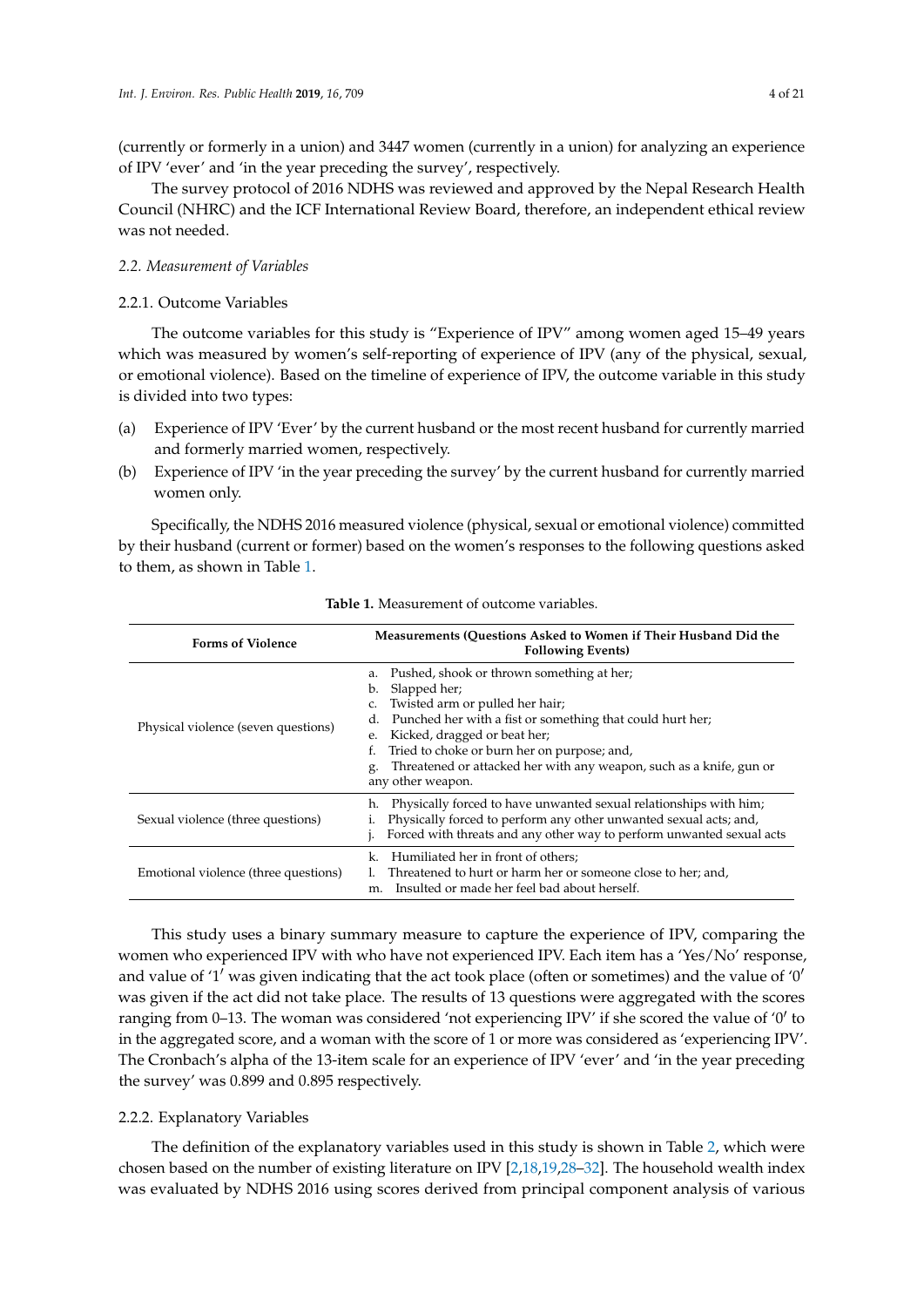household possessions, assets, and amenities [\[33\]](#page-19-1). The control variable (socio-demographic variables) included in our models includes women's age recorded into categories, ethnicity, place of residence, province of residence, wealth status, and women witnessing parental violence. Husband related factors include husband education level, husband alcohol use, marital control behavior displayed by husband, and women being afraid of her husband or not. Women's empowerment indicators include women's education, media exposure, cash earnings from their work, ownership of property, decision-making autonomy, attitudes towards the sexual right, attitudes towards wife beating by their husband.

<span id="page-4-0"></span>

| Variables                                                                                 | Measurement                                                                                                                                                                                                                                                                                                                                                                                                                                                       |
|-------------------------------------------------------------------------------------------|-------------------------------------------------------------------------------------------------------------------------------------------------------------------------------------------------------------------------------------------------------------------------------------------------------------------------------------------------------------------------------------------------------------------------------------------------------------------|
| Age group (in years)                                                                      | Self-reported age of women at the time of the survey, grouped into 15-24 years;<br>25-34 years; and 35-49 years                                                                                                                                                                                                                                                                                                                                                   |
| Ethnicity                                                                                 | Self-reported ethnic affiliation of respondents grouped into Brahmin/Chhetri (Hill<br>Brahmin/Chhetri, Terai Brahmin/Chhetri); Janajati (Newar, Hill/Terai Janajati); Dalit<br>(Hill/Terai Dalit); and Other castes (all other ethnicities)                                                                                                                                                                                                                       |
| Place of residence                                                                        | Types of a place of residence: Urban; and Rural                                                                                                                                                                                                                                                                                                                                                                                                                   |
| Province                                                                                  | The provincial residence of respondent at the time of the survey: Province 1; Province 2;<br>Province 3; Gandaki Province; Province 5; Karnali Province; Sudurpaschim Province                                                                                                                                                                                                                                                                                    |
| Household wealth status                                                                   | A composite index of household possessions, assets, and amenities, derived using<br>principal component analysis, grouped as, Poor (Poorest and Poorer); Middle; and Rich<br>(Richer and Richest)                                                                                                                                                                                                                                                                 |
| Witnessing parental violence                                                              | Self-reported history of witnessing violence in the family measured as, Father ever beat<br>her mother: Yes; No                                                                                                                                                                                                                                                                                                                                                   |
| Husband/Partner education                                                                 | The highest level of education attained by husband/partner: No Education; Primary;<br>Secondary; Higher                                                                                                                                                                                                                                                                                                                                                           |
| Husband/Partner alcohol use                                                               | Respondent reporting of partner's frequency of alcohol consumption, measured as; Does<br>not drink; Drinks but never get drunk; Gets drunk sometimes; Gets drunk very often                                                                                                                                                                                                                                                                                       |
| Women afraid of husband                                                                   | Self-reported behavior of women being afraid of their husband/partner as; Never afraid;<br>Sometimes afraid; Most of the time afraid                                                                                                                                                                                                                                                                                                                              |
| Marital control behavior displayed<br>by husband                                          | A composite variable reflecting respondent self-reporting of five controlling behavior<br>displayed by the husband/partner (is jealous if she talks to other men; accuses<br>respondent of being unfaithfulness; does not permit respondent to meet female friends;<br>tries to limit respondent's contact with family; insists on knowing where respondent was),<br>grouped into: No behavior displayed; 1-2 behavior displayed; 3 or more<br>behavior displayed |
| Education of women                                                                        | The highest level of education attained by respondents: No Education; Primary;<br>Secondary; Higher                                                                                                                                                                                                                                                                                                                                                               |
| Exposure to media                                                                         | A composite variable derived from the frequency of access to newspaper/magazine,<br>radio and television, grouped as, No exposure; Exposure to 1-2 media; Exposure to all<br>3 media                                                                                                                                                                                                                                                                              |
| Women's cash earnings                                                                     | Self-report of types of earning from respondent's work, grouped into, No cash earnings<br>(Not paid and In-kind only); Cash earnings (Cash only and/or Cash and in-kind)                                                                                                                                                                                                                                                                                          |
| Ownership of property                                                                     | A composite variable derived from the respondent's ownership of house, land or both<br>alone or jointly with husband, grouped as: Does not own (Does not own at all); Owns a<br>property (Owns house, land or both alone or jointly with husband)                                                                                                                                                                                                                 |
| Women's participation in<br>household decision making                                     | A composite variable measured from women's participation (alone or with husband) in<br>making three household decisions (access to health care; large household purchases; and<br>freedom to visit families and relatives), grouped into, No participation; Participation in<br>1-2 decision making; Participation in all 3-decision making                                                                                                                       |
| Attitudes towards the autonomy of<br>sexual rights                                        | A composite score of women's abilities to negotiate sexual relations with husband<br>measured from responses of two questions: Women can refuse sex if they don't want; and<br>can ask their husband to use a condom. The score ranges between 0 and 2, measured as<br>attitudes towards the autonomy of women's sexual rights: Accepts sexual right (score of<br>2); Does not believe in sexual rights (score of 0 and 1)                                        |
| Attitudes towards wife beating (no.<br>of reasons for which wife beating<br>is justified) | A composite variable reflecting women's attitudes towards wife beating by their husband<br>for each of the following five reasons (goes out without telling her husband; neglects the<br>children; argues with husband; refuses to have sex with husband; and burns the food),<br>grouped as: Not justified; Justified for 1-2 reasons; Justified for 3-5 reasons                                                                                                 |

**Table 2.** Measurement of explanatory variables.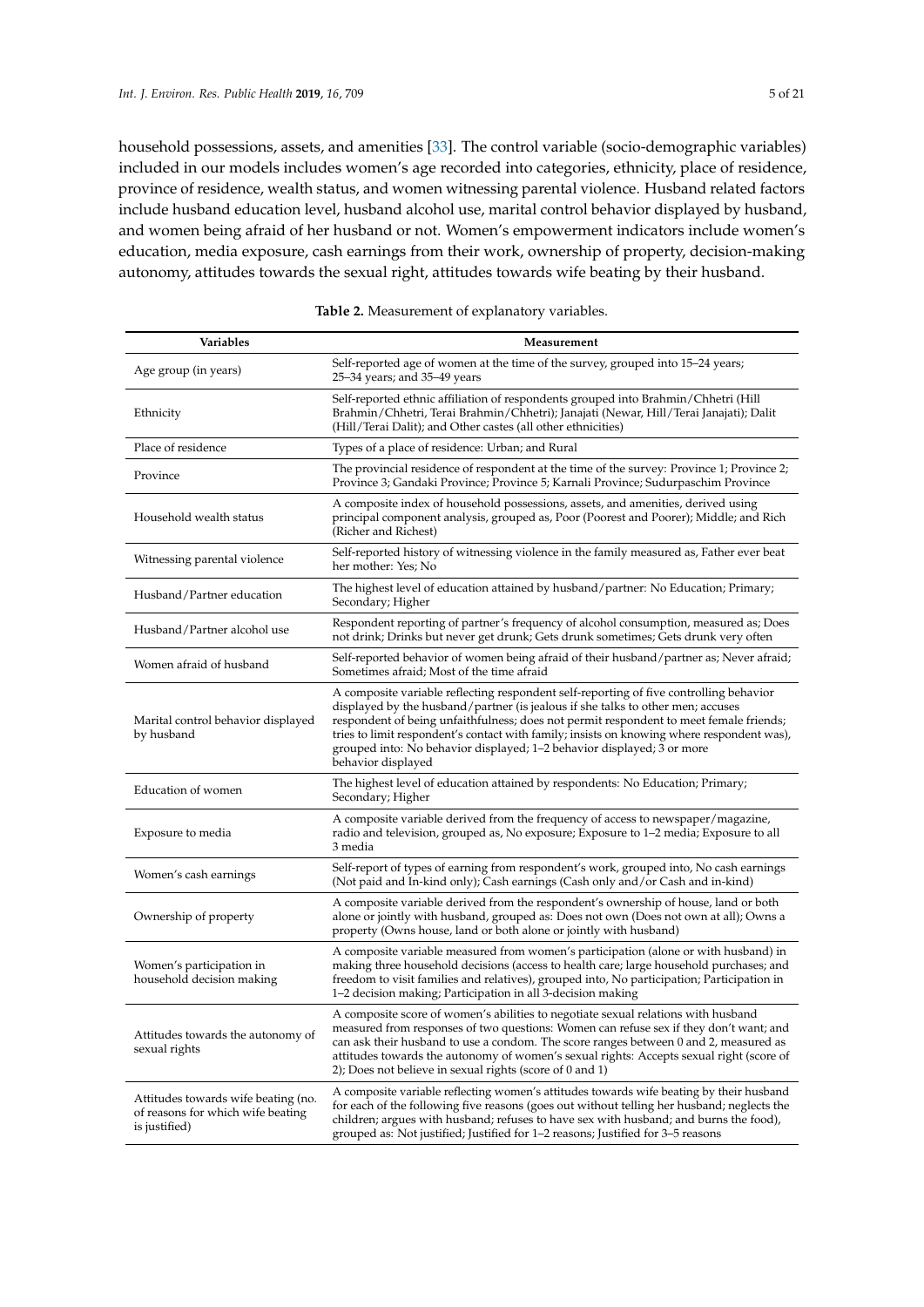#### *2.3. Statistical Analysis*

This study has two outcome variables: (a) Experience of IPV 'Ever'; and (b) experience of IPV 'in the year preceding the survey'. The data were analyzed with SPSS 25.0. First, data were analyzed using descriptive statistics to describe the characteristics of the study participants and to report the prevalence of experience of IPV 'Ever' and 'in the year preceding the survey'. Secondly, the chi-square( $\chi^2$ ) test was used to examine the individual association between experience of IPV 'ever' and 'in the year preceding the survey', and the independent variables. The significant variables in the chi-square test were then included in the multivariate logistic regression models using hierarchical modeling strategy as done in the previous studies using NDHS data [\[34\]](#page-19-2). To conceptualize the analysis, we categorized the explanatory variables into three main groups that could affect the experience of IPV as; (i) socio-demographic characteristics or control variables, (ii) husband characteristics, and (iii) women empowerment indicators. Other studies done in the field of IPV have classified independent variables in different strata [\[32](#page-19-0)[,35\]](#page-19-3). In multiple regression analysis, Model 1 was comprised of socio-demographic characteristics (control variables), Model 2 consists of the factors of Model 1 and husband characteristics, and Model 3 consists of the factors of Model 2 and women empowerment indicators. A *p*-value <0.05 was considered as statistically significant. An adjusted odds ratio (AOR), 95% confidence intervals (CIs), and *p*-value were reported. Due to the non-proportional allocation of the sample to their population size in 2016 NDHS, the data needs to be adjusted by sampling weights for analysis. Such sampling weights were provided by the survey to adjust for cluster and strata to ensure that the results are representative at various levels. Based on sample weights, strata and cluster available in the 2016 NDHS dataset, a complex sampling plan file was prepared. All the statistical analysis was then performed using a complex sample analysis procedure which is desired to adjust for sampling weight and multistage sampling procedure in the DHS dataset [\[36\]](#page-19-4). There were no multicollinearity issues found in our data when checked for the value of tolerance and variance inflation factor (VIF).

#### **3. Results**

#### *3.1. Characteristics of the Study Population*

Table [3](#page-6-0) represents the percentage distribution of the study population by background characteristics. Of the total women, 39.6% were in the age group 35–49 years (mean age/SD; 32.08 yrs./8.64); 30.2% had Brahmin/Chhetri ethnicity; 37.6% were poor; 59.9% and 6.2% were from the urban area and Karnali province respectively. Witnessing parental exposure was low with 85.6% of them reporting to have not witnessed the father ever beating the mother. About 42% of the women and 16.1% of their husband/partner had no formal education, and 18.3% of the women did not have any media exposure at all. Of the total participants, 43.4% were never afraid of their husband; 55.7% and 65.7% reported that their husbands did not drink alcohol and did not show any marital control behavior to them, respectively. About two-thirds (67.4%) did not have any cash earnings from their employment; the majority (81.4%) did not own any property; and, more than one fourth (26.3%) reported to have no participation in household decision-making. The majority (78.7%) of women reported having the autonomy of sexual rights and more than one fourth (29.7%) of women agree that wife beating is justified under some specific circumstances.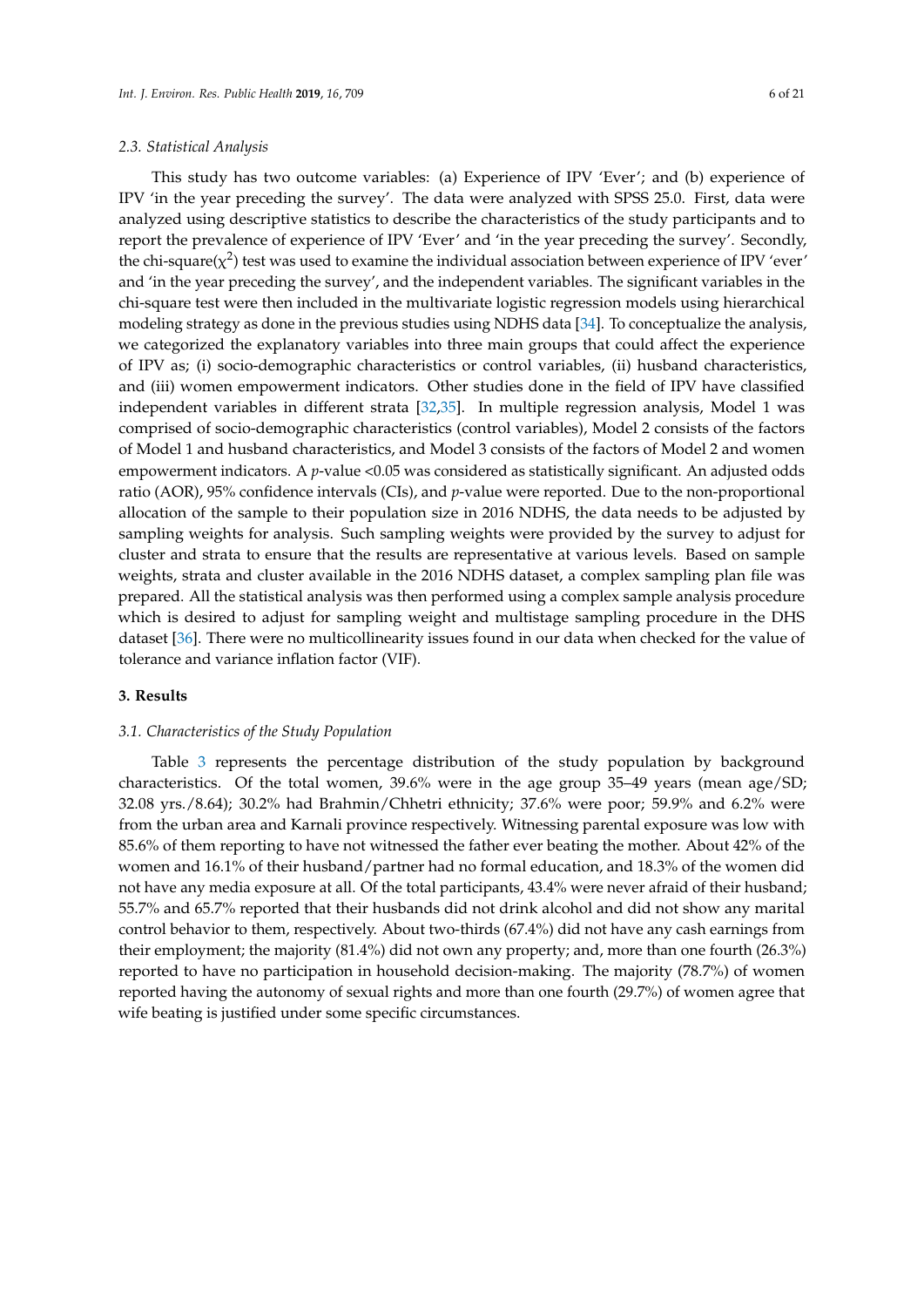$\overline{a}$ L.

 $\overline{a}$ 

| Variables                               | Categories                 | Number#     | Percentage #    |
|-----------------------------------------|----------------------------|-------------|-----------------|
|                                         | $15 - 24$                  | 832         | 23.4            |
|                                         | $25 - 34$                  | 1318        | 37.0            |
| Age group (in years)                    | $35 - 49$                  | 1412        | 39.6            |
|                                         | Mean/S.D.                  | 32.08       | 8.64            |
|                                         | Brahmin/Chhetri            | 1076        | 30.2            |
|                                         | Janajati (Indigenous)      | 1274        | 35.8            |
| Ethnicity                               | Dalit                      | 479         | 13.4            |
|                                         | Other castes               | 734         | 20.3            |
|                                         | Rural                      | 1429        | 40.1            |
| Place of residence                      | Urban                      | 2133        | 59.9            |
|                                         | Province 1                 | 597         | 16.7            |
|                                         | Province 2                 | 782         | 21.9            |
|                                         | Province 3                 | 679         | 19.1            |
| Province                                | Gandaki Province           | 353         | 9.9             |
|                                         | Province 5                 | 618         | 17.3            |
|                                         | Karnali Province           | 222         | 6.2             |
|                                         | Sudurpaschim Province      | 312         | 8.8             |
|                                         | Poor                       | 1341        | 37.6            |
|                                         |                            |             |                 |
| Household wealth status                 | Middle                     | 756         | 21.2            |
|                                         | Rich                       | 1465        | 41.1            |
| Witnessing parental violence            | No                         | 3048        | 85.6            |
|                                         | Yes                        | 514         | 14.4            |
|                                         | No education               | 555         | 16.1            |
|                                         | Primary                    | 766         | 22.2            |
| Husband/Partner education               | Secondary                  | 1508        | 43.8            |
|                                         | Higher                     | 613         | 17.8            |
|                                         | Does not drink             | 1984        | 55.7            |
|                                         | Drinks but never get drunk | 437         | 12.3            |
| Husband/Partner alcohol use             | Gets drunk sometimes       | 881         | 24.7            |
|                                         | Gets drunk very often      | 260         | 7.3             |
|                                         | Never                      | 1547        | 43.4            |
| Women afraid of husband                 | Sometimes                  | 1745        | 49.0            |
|                                         | Most of the times          | 270         | 7.6             |
|                                         | No behavior displayed      | 2341        | 65.7            |
| Marital control behavior displayed by   | 1-2 behavior displayed     | 907         | 25.5            |
| husband                                 | 3 or more behavior         | 314         | 8.8             |
|                                         | No education               | 1491        | 41.9            |
|                                         |                            | 667         | 18.7            |
| Education of women                      | Primary                    | 1000        | 28.1            |
|                                         | Secondary<br>Higher        | 405         | 11.4            |
|                                         |                            |             |                 |
|                                         | No exposure                | 654         | 18.3            |
| Exposure to media                       | Exposure to 1-2 media      | 2300<br>609 | 64.6<br>17.1    |
|                                         | Exposure to all 3 media    |             |                 |
| Women's cash earnings                   | No cash earnings           | 2401        | 67.4            |
|                                         | Cash earnings              | 1162        | 32.6            |
|                                         | Does not own               | 2899        | 81.4            |
| Ownership of property                   | Owns a property            | 664         | 18.6            |
|                                         | No participation           | 906         | 26.3            |
| Women's participation in household      | 1-2 decisions              | 1193        | 34.6            |
| decision making                         | All 3 decisions            | 1348        | 39.1            |
| Attitude towards the autonomy of sexual | Does not believe           | 733         | 21.3            |
| rights                                  | Accepts sexual rights      | 2714        | 78.7            |
|                                         | Not justified              | 2505        | 70.3            |
| Attitudes towards wife beating (no. of  |                            | 00<         | 22 <sup>0</sup> |

<span id="page-6-0"></span>**Table 3.** Descriptive characteristics of the study population from the 2016 Nepal Demographic and Health Survey (NDHS) (*n* = 3562).

Justified for 3-5 reasons # Number and percentage are adjusted for the multi-stage sampling, cluster weight, and sampling weight. S.D: Standard Deviation.

Justified for 1–2 reasons 806 22.6

reasons for which wife beating is justified)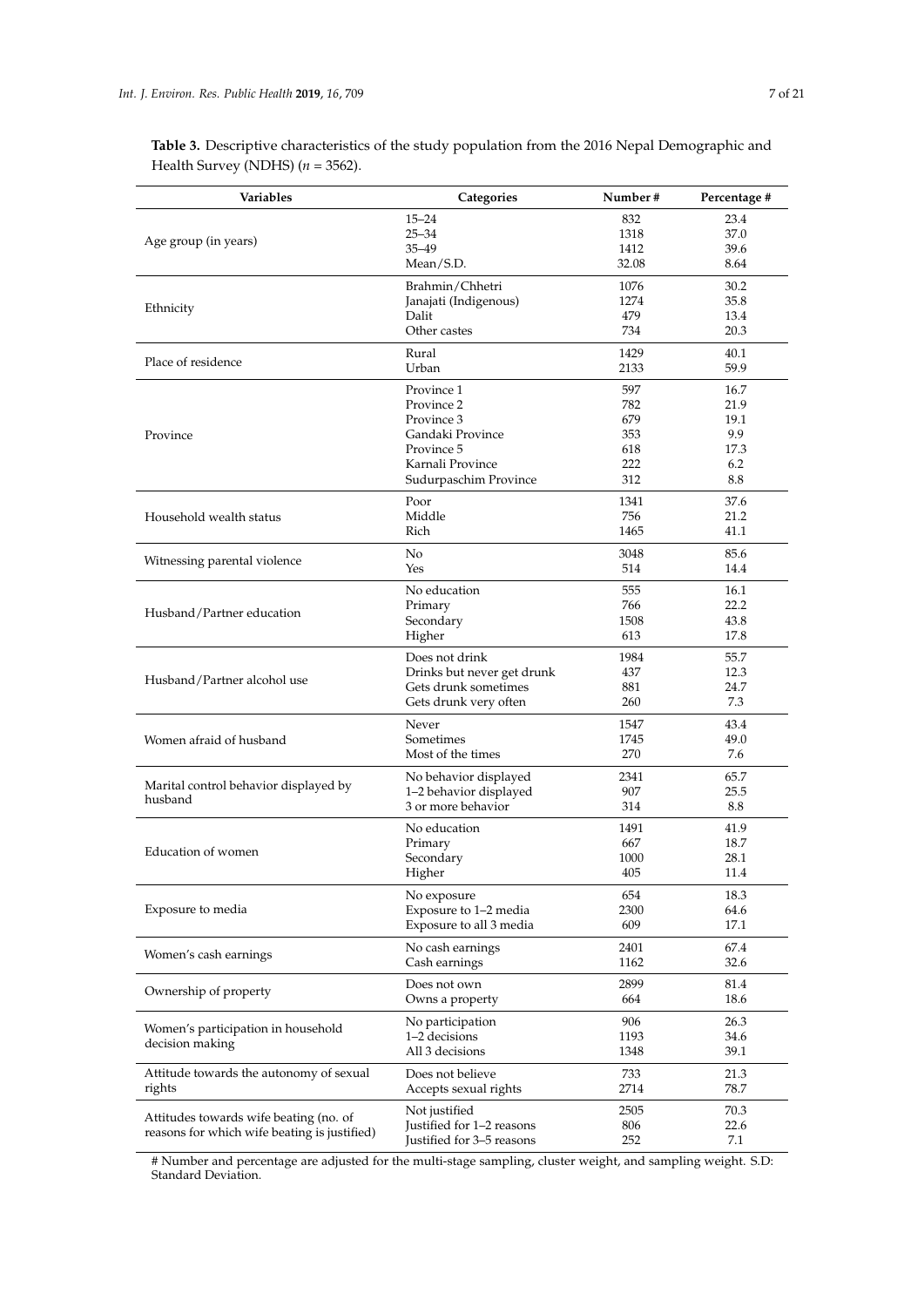#### *3.2. Prevalence of Different forms of IPV*

Table [4](#page-7-0) shows the prevalence of experience of intimate partner violence 'ever' and 'in the year preceding the survey'. Overall, 26.3% and 13.7% of women experienced at least one form of intimate partner violence 'ever' and 'in the year preceding the survey', respectively. Of the total women who had ever experienced intimate partner violence, 22.8%, 7.0%, and 12.3% had experienced physical, sexual, and emotional violence, respectively. And among the women who had experienced intimate partner violence in the year preceding the survey, 10.1%, 4.0%, and 7.7% had experienced physical, sexual, and emotional violence, respectively. The differences in the overall proportion of IPV and the sum of proportions of different forms of IPV reflects that some women experienced multiple forms of intimate partner violence.

<span id="page-7-0"></span>

| <b>Forms of Violence</b>                            |         | Experience of IPV Ever $(n = 3562)$ | Experience of IPV in the Year<br>Preceding the Survey $(n = 3447)$ |              |  |
|-----------------------------------------------------|---------|-------------------------------------|--------------------------------------------------------------------|--------------|--|
|                                                     | Number# | Percentage #                        | Number#                                                            | Percentage # |  |
| Physical IPV                                        | 812     | 22.8                                | 347                                                                | 10.1         |  |
| Sexual IPV                                          | 251     | 7.0                                 | 137                                                                | 4.0          |  |
| Emotional IPV                                       | 438     | 12.3                                | 265                                                                | 7.7          |  |
| Any IPV (Either Emotional<br>or Sexual or Physical) | 938     | 26.3                                | 471                                                                | 13.7         |  |

**Table 4.** Prevalence of experience of intimate partner violence.

# Number and Percentage is adjusted for the multi-stage sampling, cluster weight, and sampling weight.

#### *3.3. Bivariate Analysis of IPV*

Table [5](#page-9-0) shows the experience of intimate partner violence 'ever' and 'in the year preceding the survey' by explanatory variables. The women of age group 35–49 years had high proportions (28.8%) of ever experience of IPV, whereas, women aged 15–24 years had high proportions (14.5%) of experience of IPV in the year preceding the survey. Women having no formal education had a high prevalence (34.3%) of ever experience of IPV but, the prevalence of experiencing IPV in the year preceding the survey was high among the women who had a primary level of education (16.3%). The prevalence of experience of IPV 'ever' and 'in the year preceding the survey' both were found more among the women: Of dalit ethnicity (35.5% and 19.3%); in Province 2 (37.1% and 17.3%); of poor wealth status (32.1% and 15.5%); those who witnessing parental violence (45.5% and 23.1%); whose husband does not have formal education (43.6% and 22.4%); whose husband gets drunk very often (73.8% and 43.7%); who is afraid of husband most of the times (73.5% and 46.9%); whose husband shows three or more marital control behavior (74.0% and 54.8%); who does not have any exposure to media at all (32.7% and 17.1%); having no cash earnings (34.0% and 17.9%); having no ownership of property (27.4% and 14.9%); who does not believe in autonomy of sexual rights (37.0% and 22.1%); and who agrees that wife beating is justified for 1 to 2 specific reasons (32.9% and 16.4%), respectively.

Chi-square analysis indicated that women experience of IPV 'ever' and 'in the year preceding the survey' had significant association with explanatory variables such as; ethnicity, province, witnessing parental violence, husbands education, husband alcohol use, women afraid of their husband, marital control behavior displayed by husband, education of women, women's cash earnings, women's ownership of property, women's attitude towards autonomy of sexual rights, and women's attitude towards wife beating. Age group (in years), wealth status, and exposure to media were significantly associated with ever experience of IPV, whereas women's participation in household decision-making was significantly associated with an experience of IPV in the year preceding the survey (Table [5\)](#page-9-0).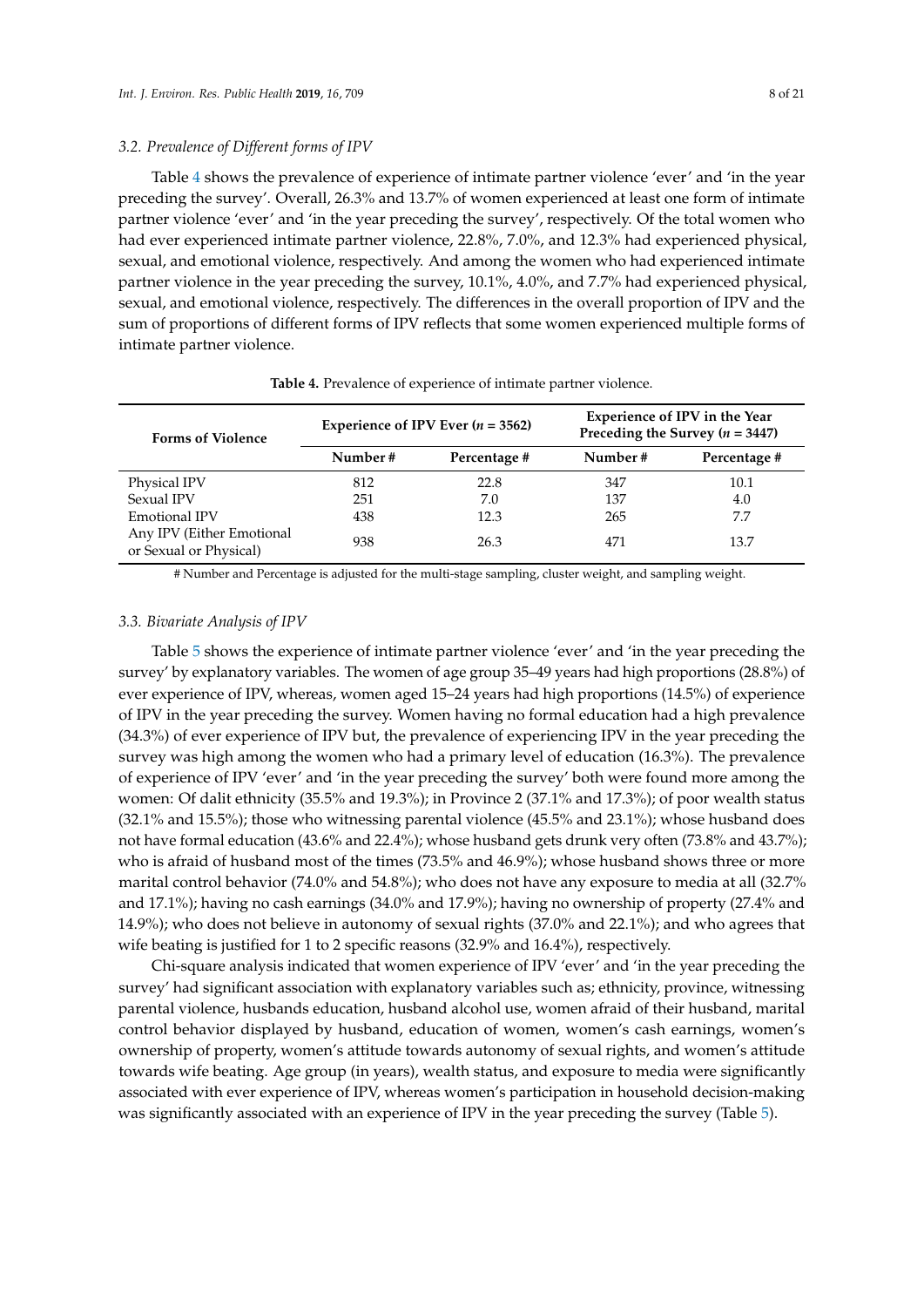|                      |                        |     | Ever Experience IPV ( $n = 3562$ ) |                                   |             | Experience of IPV in the Year Preceding the Survey ( $n = 3447$ ) |            |              |             |
|----------------------|------------------------|-----|------------------------------------|-----------------------------------|-------------|-------------------------------------------------------------------|------------|--------------|-------------|
| Variables            | Categories             | N#  | %#                                 | $x^2$ -Value                      | $p$ -Value  | N#                                                                | %#         | $x^2$ -Value | $p$ -Value  |
|                      |                        |     |                                    | Socio-Demographic Characteristics |             |                                                                   |            |              |             |
|                      | $15 - 24$              | 180 | 21.6                               |                                   |             | 119                                                               | 14.5       |              |             |
| Age group (in years) | $25 - 34$              | 351 | 26.6                               | 15.34                             | $0.015*$    | 181                                                               | 14.0       | 1.33         | 0.720       |
|                      | $35 - 49$              | 407 | 28.8                               |                                   |             | 172                                                               | 12.9       |              |             |
|                      | Brahmin/Chhetri        | 170 | 15.8                               |                                   |             | 91                                                                | 8.8        |              |             |
| Ethnicity            | Janajati (Indigenous)  | 308 | 24.2                               | 161.54                            | $< 0.001$ * | 166                                                               | 13.4       | 45.82        | $< 0.001$ * |
|                      | Dalit                  | 170 | 35.5                               |                                   |             | 89                                                                | 19.3       |              |             |
|                      | Other castes           | 290 | 39.5                               |                                   |             | 125                                                               | 17.6       |              |             |
| Place of residence   | Rural                  | 396 | 27.7                               |                                   | 0.311       | 206                                                               | 15.0       | 3.59         | 0.154       |
|                      | Urban                  | 542 | 25.4                               | 2.48                              |             | 265                                                               | 12.8       |              |             |
|                      | Province 1             | 129 | 21.6                               |                                   |             | 58                                                                | 10.0       |              |             |
| Province             | Province 2             | 290 | 37.1                               |                                   | $< 0.001$ * | 133                                                               | 17.3       | 31.56        |             |
|                      | Province 3             | 176 | 25.9                               |                                   |             | 102                                                               | 15.6       |              |             |
|                      | Gandaki                | 55  | 15.5                               | 93.34                             |             | 27                                                                | 7.9        |              | $0.001*$    |
|                      | Province 5             | 178 | 28.8                               |                                   |             | 90                                                                | 15.2       |              |             |
|                      | Karnali                | 42  | 19.1                               |                                   |             | 26                                                                | 12.2       |              |             |
|                      | Sudurpaschim           | 67  | 21.6                               |                                   |             | 35                                                                | 11.7       |              |             |
|                      | Poor                   | 357 | 26.6                               |                                   |             | 189                                                               | 14.7       |              |             |
| Household wealth     | Middle                 | 243 | 32.1                               | 22.89                             | $0.003*$    | 113                                                               | 15.5       | 7.62         | 0.131       |
| status               | Rich                   | 338 | 23.1                               |                                   |             | 170                                                               | 11.9       |              |             |
| Witnessing parental  | No                     | 704 | 23.1                               |                                   |             | 359                                                               | 12.1       |              |             |
| violence             | Yes                    | 234 | 45.5                               | 121.67                            | $< 0.001$ * | 112                                                               | 23.1       | 46.06        | $< 0.001$ * |
|                      |                        |     |                                    | <b>Husband Characteristics</b>    |             |                                                                   |            |              |             |
|                      | No education           | 242 | 43.6                               |                                   |             | 124                                                               | 22.4       |              |             |
| Husband/partner      | Primary                | 244 | 31.9                               |                                   |             | 126                                                               | 16.5       |              |             |
| education            | Secondary              | 316 | 20.9                               | 192.38                            | $< 0.001$ * | 174                                                               | 11.5       | 71.07        | $< 0.001$ * |
|                      | Higher                 | 79  | 13.0                               |                                   |             | 46                                                                | 7.6        |              |             |
|                      | Does not drink         | 355 | 17.9                               |                                   |             | 170                                                               | $\ \, 8.8$ |              |             |
| Husband/partner      | Drinks/never get drunk | 102 | 23.2                               |                                   |             | 40                                                                | 9.4        |              |             |
| alcohol use          | Gets drunk sometimes   | 290 | 32.9                               | 425.70                            | $< 0.001$ * | 159                                                               | 18.5       | 258.13       | $< 0.001$ * |
|                      | Gets drunk very often  | 192 | 73.8                               |                                   |             | 101                                                               | 43.7       |              |             |

| Table 5. Experience of intimate partner violence 'ever' and 'in the year preceding the survey' by background characteristics. |
|-------------------------------------------------------------------------------------------------------------------------------|
|-------------------------------------------------------------------------------------------------------------------------------|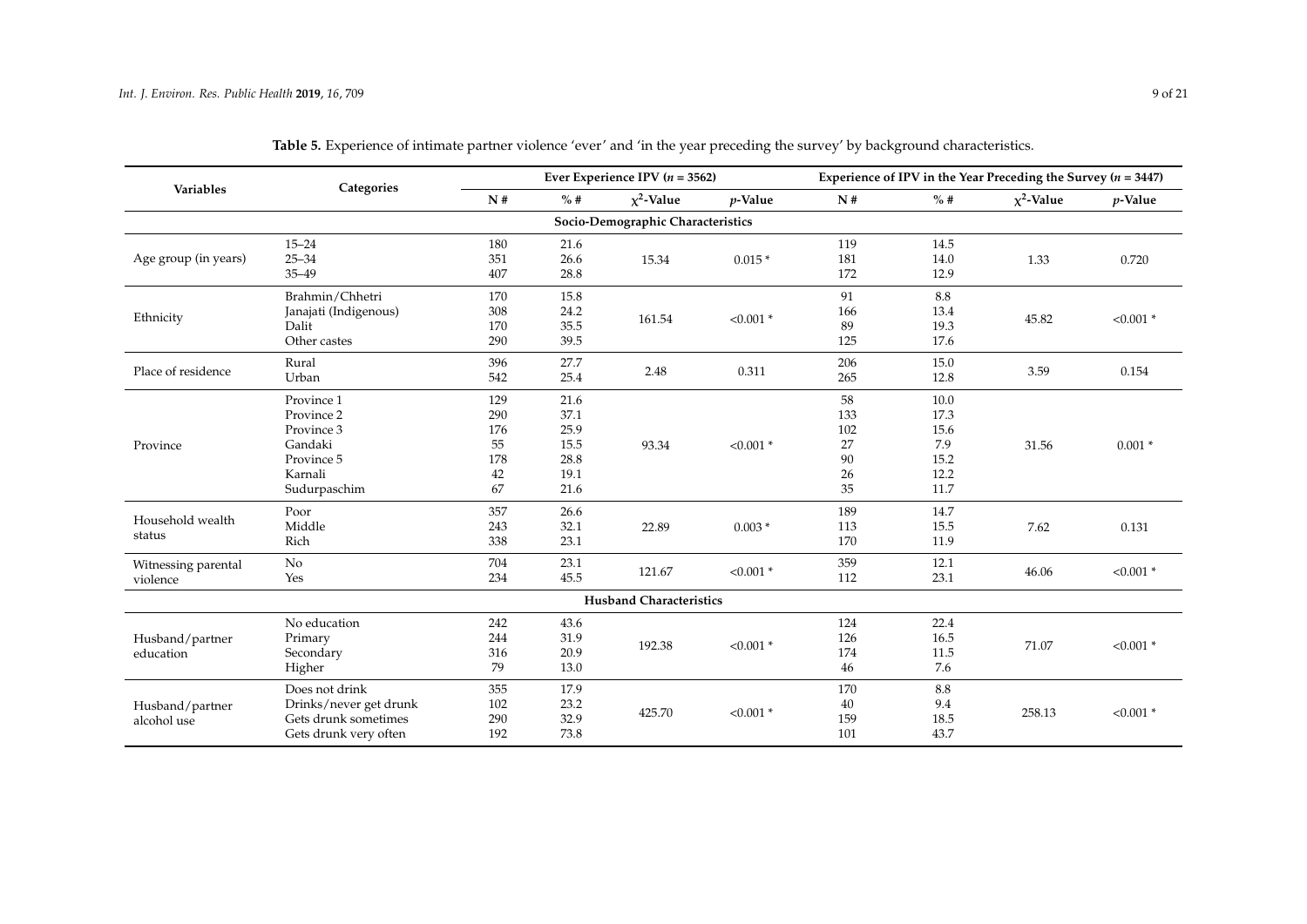|                                         |                       | Ever Experience IPV ( $n = 3562$ ) |      |                                          | Experience of IPV in the Year Preceding the Survey ( $n = 3447$ ) |     |      |              |             |
|-----------------------------------------|-----------------------|------------------------------------|------|------------------------------------------|-------------------------------------------------------------------|-----|------|--------------|-------------|
| <b>Variables</b>                        | Categories            | N#                                 | %#   | $x^2$ -Value                             | $p$ -Value                                                        | N#  | %#   | $x^2$ -Value | $p$ -Value  |
|                                         | Never                 | 208                                | 13.4 |                                          |                                                                   | 88  | 5.9  | 337.66       | $< 0.001$ * |
| Women afraid<br>of husband              | Sometimes             | 531                                | 30.5 | 492.39                                   | $< 0.001$ *                                                       | 267 | 15.7 |              |             |
|                                         | Most of the times     | 199                                | 73.5 |                                          |                                                                   | 116 | 46.9 |              |             |
| Marital control behavior                | No behavior           | 350                                | 14.9 |                                          |                                                                   | 142 | 6.2  |              |             |
| displayed by husband                    | 1-2 behavior          | 356                                | 39.2 | 647.49                                   | $< 0.001$ *                                                       | 170 | 19.1 | 590.28       | $< 0.001$ * |
|                                         | 3 or more behavior    | 232                                | 74.0 |                                          |                                                                   | 161 | 54.8 |              |             |
|                                         |                       |                                    |      | <b>Women Empowerment Characteristics</b> |                                                                   |     |      |              |             |
|                                         | No education          | 511                                | 34.3 |                                          |                                                                   | 226 | 15.8 |              |             |
|                                         | Primary               | 190                                | 28.6 |                                          |                                                                   | 104 | 16.3 |              |             |
| Education of women                      | Secondary             | 184                                | 18.5 | 129.68                                   | $< 0.001$ *                                                       | 104 | 10.6 | 24.81        | $0.026*$    |
|                                         | Higher                | 52                                 | 12.8 |                                          |                                                                   | 38  | 9.4  |              |             |
|                                         | No exposure           | 214                                | 32.7 |                                          |                                                                   | 106 | 17.1 |              |             |
| Exposure to media                       | Any 2 media           | 612                                | 26.6 | 35.32                                    | $< 0.001$ *                                                       | 307 | 13.7 | 14.19        | 0.072       |
|                                         | All 3 media           | 113                                | 18.5 |                                          |                                                                   | 58  | 9.9  |              |             |
| Women's cash earnings                   | No cash earnings      | 543                                | 22.6 |                                          |                                                                   | 274 | 11.7 |              |             |
|                                         | Cash earnings         | 395                                | 34.0 | 55.78                                    | $< 0.001$ *                                                       | 197 | 17.9 | 26.00        | $< 0.001$ * |
|                                         | Does not own          | 793                                | 27.4 |                                          |                                                                   | 421 | 14.9 |              |             |
| Ownership of property                   | Owns a property       | 145                                | 21.8 | 9.30                                     | $0.015*$                                                          | 50  | 8.0  | 22.59        | $< 0.001$ * |
| Women's participation                   | No participation      | 238                                | 26.3 |                                          |                                                                   | 157 | 17.3 |              |             |
| in household                            | 1-2 decisions         | 287                                | 24.0 | 2.53                                     | 0.436                                                             | 142 | 11.9 | 15.10        | $0.011*$    |
| decision making                         | All 3 decisions       | 357                                | 26.5 |                                          |                                                                   | 172 | 12.8 |              |             |
| Attitude towards the                    | Does not believe      | 271                                | 37.0 |                                          |                                                                   | 162 | 22.1 |              |             |
| autonomy of                             | Accepts sexual rights | 611                                | 22.5 | 68.29                                    | $< 0.001$ *                                                       | 310 | 11.4 | 59.57        | $< 0.001$ * |
| sexual rights<br>Attitudes towards wife |                       |                                    |      |                                          |                                                                   |     |      |              |             |
| beating (no. of reasons                 | Not justified         | 593                                | 23.7 |                                          |                                                                   | 306 | 12.6 |              |             |
| for which wife beating                  | 1-2 reasons           | 265                                | 32.9 | 32.94                                    | $< 0.001$ *                                                       | 126 | 16.4 | 9.27         | $0.043*$    |
| is justified)                           | 3-5 reasons           | 79                                 | 31.5 |                                          |                                                                   | 40  | 16.1 |              |             |

**Table 5.** *Cont*.

<span id="page-9-0"></span>N: Number, %: Percentage, χ<sup>2</sup>: Chi-square, \* reflects statistically significant association in Chi-square test, IPV: Intimate Partner Violence, # The number and percentage are adjusted for multi-stage sampling, cluster weight, and sample weight.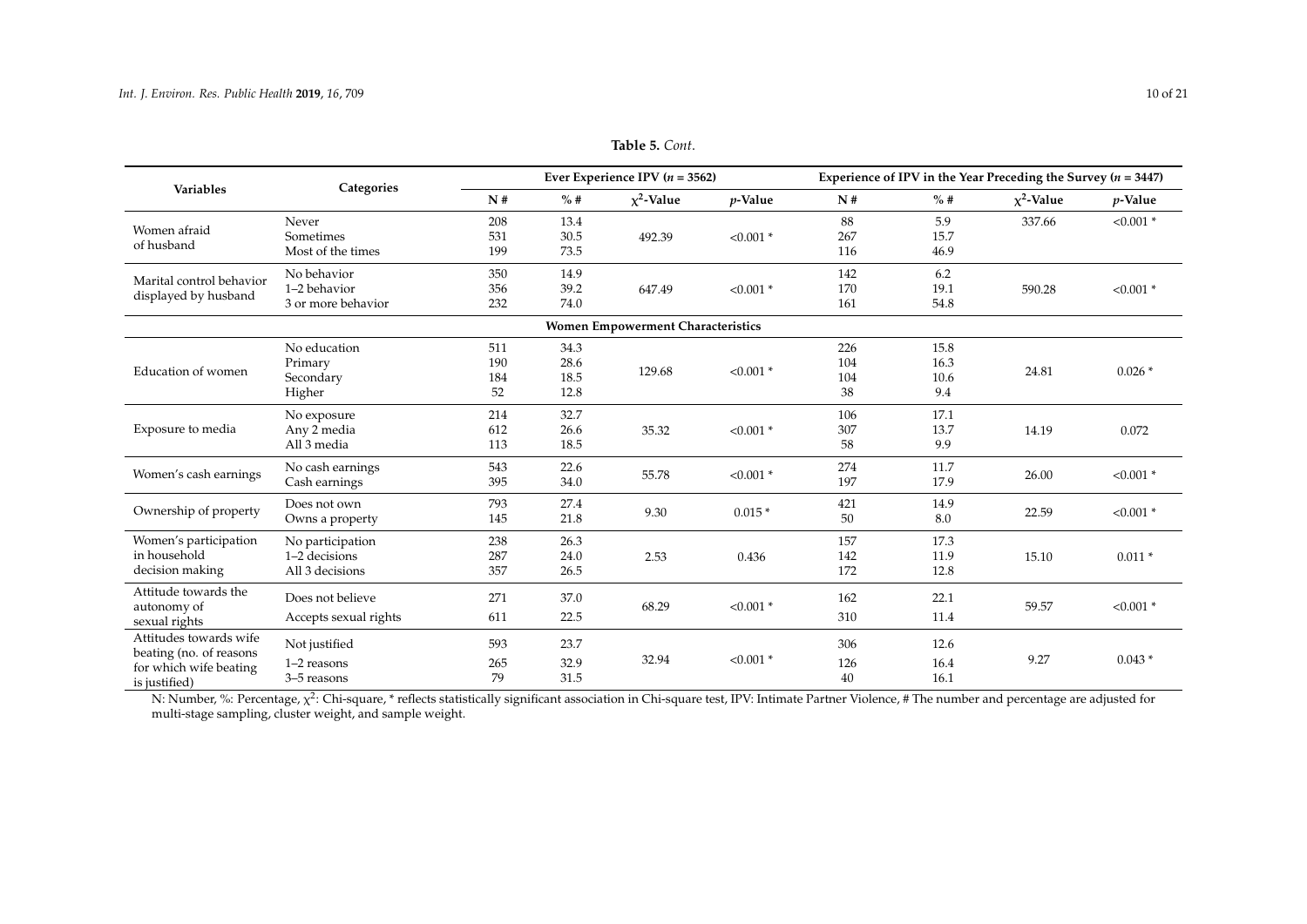#### *3.4. Factors Associated with 'Ever' Experiencing IPV*

Table [6](#page-11-0) shows the complex sample logistic regression analysis of the factors associated with 'ever' experience of IPV among women in Nepal. The estimates of Model 1 showed that the odds of ever experiencing IPV were significantly associated with all the sociodemographic factors (control variables): Age group of women (in years), ethnicity, province of residence, wealth status, and women witnessing parental violence. In Model 2, when husband related factors were added to Model 1, all the significant variables in Model 1 except wealth status remained significant and all the husband related factors were significantly associated with ever experience of IPV after controlling for socio-demographic characteristics. In the final model (Model 3), when women empowerment indicators were added to Model 2, all the significant variables in Model 2 remained significant. Of the women empowerment indicators, women cash earnings and women's attitude towards wife beating were significantly associated with ever experience of IPV after controlling for socio-demographic and husband related factors. In the final model (Model 3), the stronger association of ever experience of IPV was seen among the women whose husband gets drunk very often (AOR: 7.55, CI: 4.68–12.18), who are afraid of their husband most of the times (AOR: 9.36, CI: 5.86–14.93), and whose husband shows 3 or more marital control behaviors (AOR: 9.21, CI: 5.97–14.21). However, women from Brahmin/Chhetri ethnicity (AOR: 0.44, CI: 0.25–0.76) are less likely to report ever experience of IPV.

|                                 |                       |                                   | Ever Experience IPV; Adjusted OR (95% CI) |                     |
|---------------------------------|-----------------------|-----------------------------------|-------------------------------------------|---------------------|
| Variables                       | Categories            | Model 1                           | Model 2                                   | Model 3             |
|                                 |                       | Socio-Demographic Characteristics |                                           |                     |
|                                 |                       | $p = 0.001$                       | $p = 0.003$                               | $p = 0.028$         |
| Age group (in years)            | $15 - 24$             | $\mathbf{1}$                      | $\mathbf{1}$                              | $\mathbf{1}$        |
|                                 | $25 - 34$             | $1.53(1.15-2.05)$                 | $1.57(1.14 - 2.16)$                       | $1.46(1.05-2.04)$   |
|                                 | $35 - 49$             | $1.69(1.29 - 2.21)$               | $1.79(1.28 - 2.52)$                       | $1.67(1.13 - 2.46)$ |
|                                 |                       | p < 0.001                         | $p = 0.019$                               | $p = 0.027$         |
|                                 | Other castes          | 1                                 | 1                                         | 1                   |
| Ethnicity                       | Brahmin/Chhetri       | $0.32(0.21 - 0.48)$               | $0.44(0.26 - 0.75)$                       | $0.44(0.25 - 0.76)$ |
|                                 | Janajati (Indigenous) | $0.50(0.33 - 0.74)$               | $0.47(0.28 - 0.78)$                       | $0.46(0.26 - 0.78)$ |
|                                 | Dalit                 | $0.83(0.56 - 1.21)$               | $0.64(0.37-1.08)$                         | $0.61(0.36 - 1.03)$ |
|                                 |                       | $p = 0.006$                       | $p = 0.004$                               | $p = 0.015$         |
|                                 | Gandaki               | 1                                 | 1                                         | 1                   |
|                                 | Karnali               | $1.36(0.89 - 2.08)$               | $1.29(0.83 - 2.01)$                       | $1.19(0.76 - 1.87)$ |
|                                 | Sudurpaschim          | $1.65(1.09 - 2.51)$               | $2.25(1.40-3.62)$                         | $2.02(1.24 - 3.28)$ |
| Province                        | Province 1            | $1.44(0.96 - 2.15)$               | $1.40(0.89 - 2.19)$                       | $1.34(0.85 - 2.13)$ |
|                                 | Province 2            | $2.00(1.26 - 3.19)$               | $1.52(0.87 - 2.67)$                       | $1.44(0.81 - 2.56)$ |
|                                 | Province 3            | $2.04(1.35 - 3.08)$               | $2.01(1.26 - 3.22)$                       | $1.77(1.10-2.84)$   |
|                                 | Province 5            | $2.02(1.31 - 3.10)$               | $2.08(1.27 - 3.42)$                       | $2.03(1.24 - 3.31)$ |
|                                 |                       | $p = 0.001$                       | $p = 0.571$                               | $p = 0.804$         |
| Household wealth                | Rich                  | 1                                 | 1                                         | 1                   |
| status                          | Middle                | $1.53(1.16 - 2.02)$               | $1.17(0.84 - 1.61)$                       | $1.11(0.79-1.56)$   |
|                                 | Poor                  | $1.48(1.17-1.87)$                 | $1.00(0.73 - 1.37)$                       | $1.01(0.72 - 1.43)$ |
|                                 |                       | p < 0.001                         | p < 0.001                                 | p < 0.001           |
| Witnessing parental<br>violence | No                    | $\mathbf{1}$                      | 1                                         | 1                   |
|                                 | Yes                   | $2.87(2.22 - 3.70)$               | $2.64(1.92 - 3.64)$                       | $2.64(1.90-3.66)$   |

**Table 6.** Analysis of factors associated with Ever experience of IPV among women in Nepal, 2016 NDHS.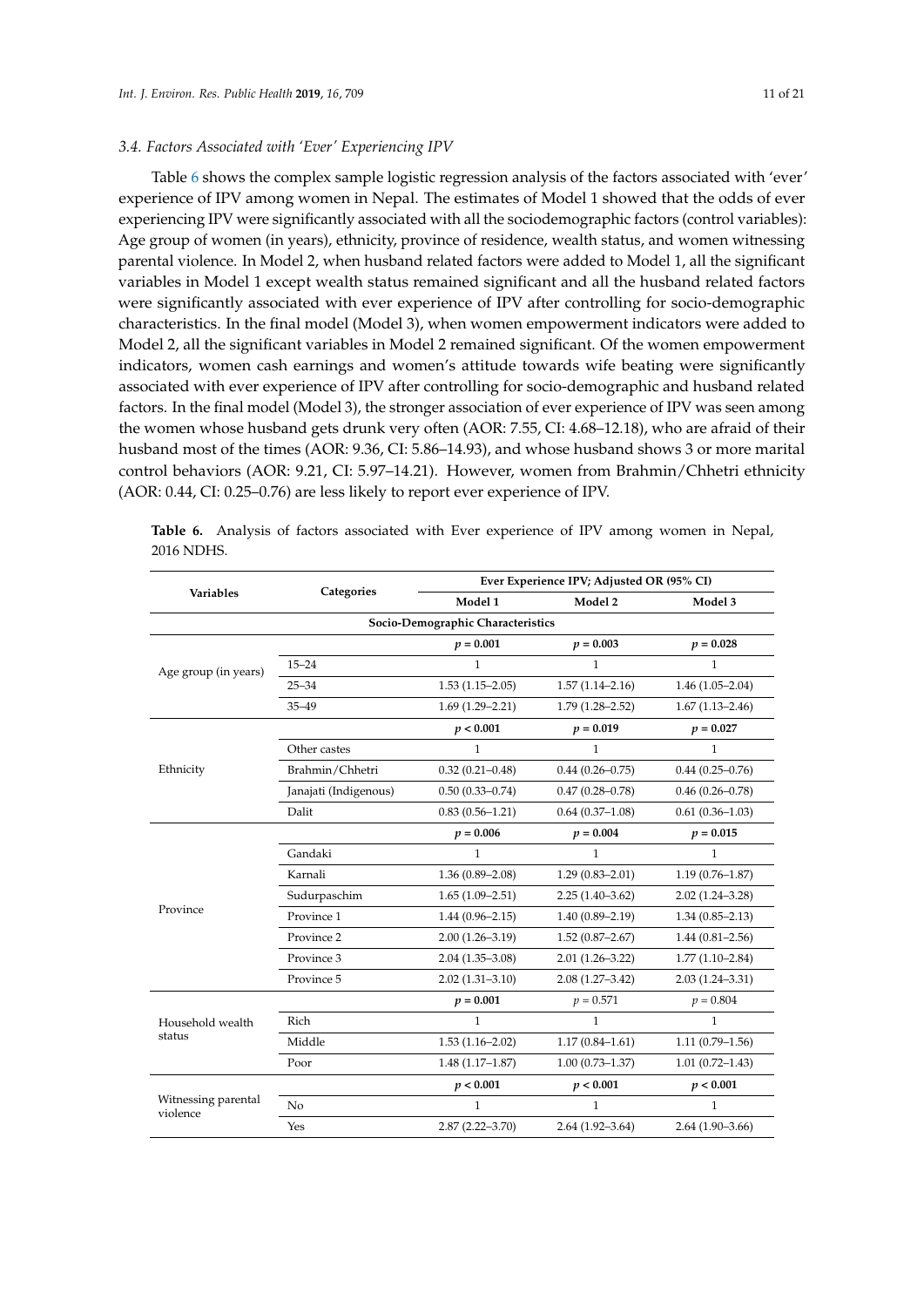<span id="page-11-0"></span>

|                                       |                        |                                          | Ever Experience IPV; Adjusted OR (95% CI) |                      |
|---------------------------------------|------------------------|------------------------------------------|-------------------------------------------|----------------------|
| <b>Variables</b>                      | Categories             | Model 1                                  | Model 2                                   | Model 3              |
|                                       |                        | <b>Husband Characteristics</b>           |                                           |                      |
|                                       |                        |                                          | p < 0.001                                 | $p = 0.004$          |
| Husband/partner                       | Higher                 |                                          | $\mathbf{1}$                              | $\mathbf{1}$         |
| education                             | Secondary              |                                          | $1.47(0.97 - 2.23)$                       | $1.46(0.97 - 2.21)$  |
|                                       | Primary                |                                          | $2.02(1.28 - 3.17)$                       | $1.89(1.19-3.01)$    |
|                                       | No education           |                                          | $2.90(1.76 - 4.78)$                       | $2.46(1.47 - 4.14)$  |
|                                       |                        |                                          | p < 0.001                                 | p < 0.001            |
| Husband/partner                       | Does not drink         |                                          | 1                                         | $\mathbf{1}$         |
| alcohol use                           | Drinks/never get drunk |                                          | $1.70(1.17-2.47)$                         | $1.71(1.17-2.48)$    |
|                                       | Gets drunk sometimes   |                                          | $2.04(1.51-2.76)$                         | $2.04(1.50-2.78)$    |
|                                       | Gets drunk very often  |                                          | 7.66 (4.75–12.35)                         | 7.55 (4.68–12.18)    |
|                                       |                        |                                          | p < 0.001                                 | p < 0.001            |
| Women afraid of                       | Never                  |                                          | 1                                         | 1                    |
| husband                               | Sometimes              |                                          | $2.52(1.94 - 3.27)$                       | $2.49(1.91 - 3.24)$  |
|                                       | Most of the times      |                                          | $9.65(6.05-15.47)$                        | $9.36(5.86 - 14.93)$ |
|                                       |                        |                                          | p < 0.001                                 | p < 0.001            |
| Marital control<br>behavior displayed | No behavior            |                                          | 1                                         | $\mathbf{1}$         |
| by husband                            | 1-2 behavior           |                                          | $2.98(2.27 - 3.92)$                       | $2.87(2.18 - 3.78)$  |
|                                       | 3 or more behavior     |                                          | $9.65(6.23 - 14.93)$                      | $9.21(5.97 - 14.21)$ |
|                                       |                        | <b>Women Empowerment Characteristics</b> |                                           |                      |
|                                       |                        |                                          |                                           | $p = 0.824$          |
|                                       | Higher                 |                                          |                                           | $\mathbf{1}$         |
| Education of women                    | Secondary              |                                          |                                           | $0.92(0.56 - 1.50)$  |
|                                       | Primary                |                                          |                                           | $1.00(0.58-1.74)$    |
|                                       | No education           |                                          |                                           | $1.12(0.65-1.94)$    |
|                                       |                        |                                          |                                           | $p = 0.840$          |
|                                       | No exposure            |                                          |                                           | $\mathbf{1}$         |
| Exposure to media                     | Any 2 media            |                                          |                                           | $1.09(0.81 - 1.46)$  |
|                                       | All 3 media            |                                          |                                           | $1.10(0.70-1.73)$    |
|                                       |                        |                                          |                                           | $p = 0.004$          |
| Women's cash<br>earnings              | No cash earnings       |                                          |                                           | $\mathbf{1}$         |
|                                       | Cash earnings          |                                          |                                           | $1.49(1.13-1.95)$    |
|                                       |                        |                                          |                                           | $p = 0.271$          |
| Ownership of<br>property              | Does not own           |                                          |                                           | 1                    |
|                                       | Owns a property        |                                          |                                           | $0.83(0.60-1.15)$    |
| Attitude towards the                  |                        |                                          |                                           | $p = 0.288$          |
| autonomy of                           | Does not believe       |                                          |                                           | $\mathbf{1}$         |
| sexual rights                         | Accepts sexual rights  |                                          |                                           | $1.15(0.88 - 1.51)$  |
| Attitudes towards                     |                        |                                          |                                           | $p = 0.018$          |
| wife beating (no. of                  | Not justified          |                                          |                                           | $\mathbf{1}$         |
| reasons for which<br>wife beating     | 1-2 reasons            |                                          |                                           | $1.52(1.14 - 2.04)$  |
| is justified)                         | 3-5 reasons            |                                          |                                           | $1.06(0.71-1.56)$    |
| Nagelkerke's R-square                 |                        | 0.125                                    | 0.411                                     | 0.421                |

**Table 6.** *Cont*.

Model 1: Age group, ethnicity, province, household wealth status, and witnessing parental violence. Model 2: Husband/Partner education, husband/partner alcohol use, women afraid of husband, marital control behavior displayed by the husband. Model 3: Education of women, exposure to media, women's cash earnings, ownership of property, attitude towards the autonomy of sexual rights, and attitude towards wife beating. 1–reference category, *p* = *p*-value of the variables obtained from the test of model effects, IPV: Intimate Partner Violence, OR: Odds Ratio, CI: Confidence Interval. All values are weighted for the multi-stage sampling, cluster weight, and sampling weight.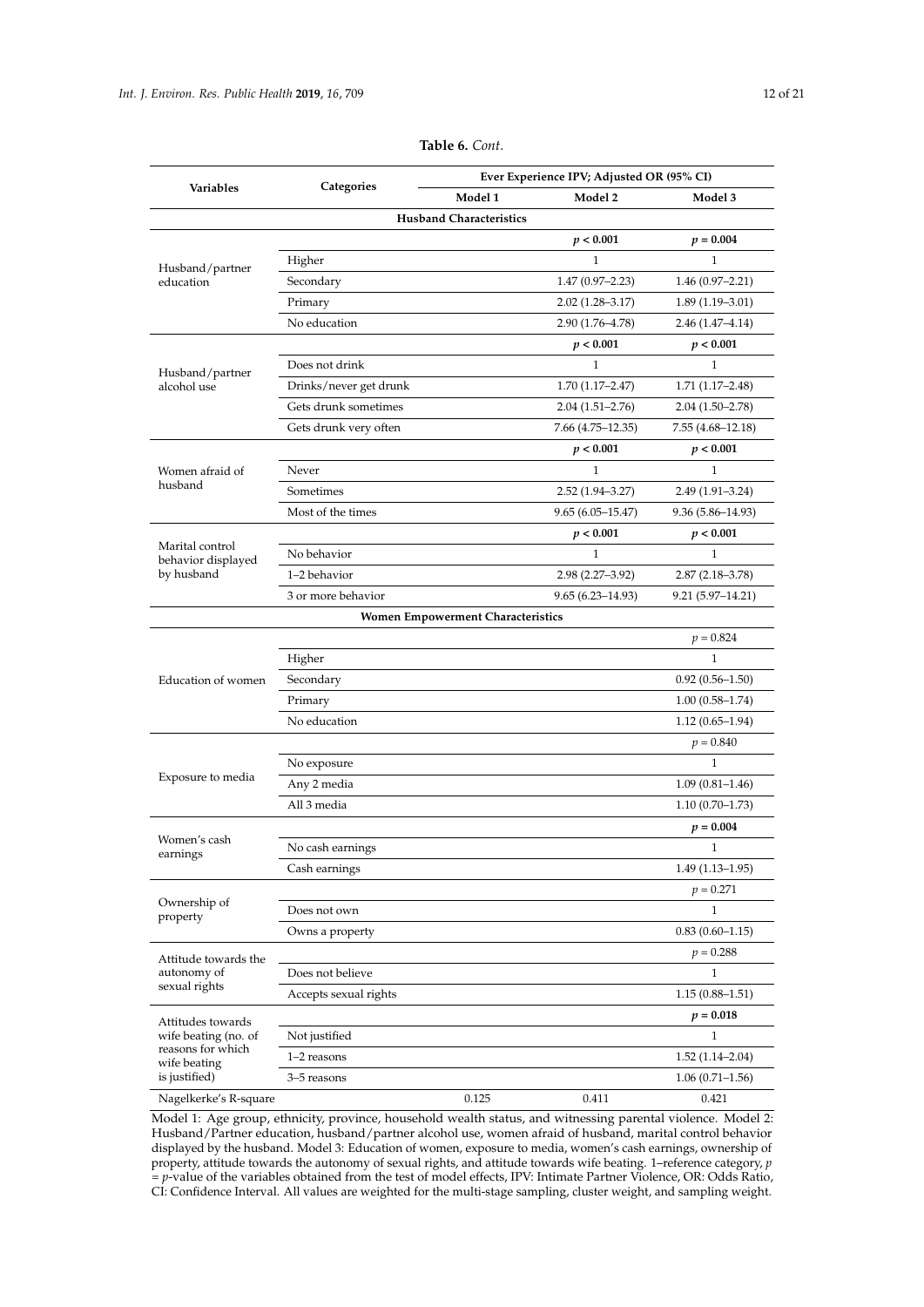#### *3.5. Factors Associated with 'Recent' Experience of IPV*

Table [7](#page-13-0) shows the complex logistic regression analysis of the factors associated with the experience of IPV 'in the year preceding the survey' among women in Nepal. All three socio-demographic factors: Ethnicity, province, and witnessing parental violence were significantly associated with IPV 'in the year preceding the survey' (Model 1). When the husband related factors were added in Model 1 (Model 2), witnessing parental violence was the only socio-demographic factors to remain significant. Husband alcohol consumption, women afraid of husband and marital control displayed by husband were the husband related factors that were significantly associated with an experience of IPV 'in the year preceding the survey' (Model 2). In the final model (Model 3), when women empowerment indicators are added to Model 2, all the significant variables in Model 2 remained significant, and of the women empowerment indicators, women's ownership of property, women's participation in household decision-making and women's attitude towards autonomy of sexual rights were significantly associated with experiencing IPV 'in the year preceding the survey' after controlling for socio-demographic and husband related factors. In the final model (Model 3), the stronger association of experiencing IPV in the year preceding the survey was seen among the women whose husband gets drunk very often (AOR: 3.16, CI: 1.92–5.21), who are most of the time afraid of their husband (AOR: 5.98, CI: 3.74–9.57), and whose husband showed 3 or more marital control behaviors (AOR: 10.64, CI: 7.01–16.16). However, the women who own the property (AOR: 0.59, CI: 0.37–0.94), who participate in 1 to 2 number of household decision making (AOR: 0.61, CI: 0.42–0.87) are less likely to report IPV in the year preceding the survey.

| <b>Variables</b>                | Categories            |                                   | Experience of IPV in the Year Preceding the Survey; Adjusted<br>OR (95% CI) |                     |  |
|---------------------------------|-----------------------|-----------------------------------|-----------------------------------------------------------------------------|---------------------|--|
|                                 |                       | Model 1                           | Model 2                                                                     | Model 3             |  |
|                                 |                       | Socio-Demographic Characteristics |                                                                             |                     |  |
|                                 |                       | p < 0.001                         | $p = 0.560$                                                                 | $p = 0.842$         |  |
|                                 | Other castes          | $\mathbf{1}$                      | 1                                                                           | $\mathbf{1}$        |  |
| Ethnicity                       | Brahmin/Chhetri       | $0.49(0.30 - 0.79)$               | $0.74(0.43 - 1.28)$                                                         | $0.82(0.47 - 1.42)$ |  |
|                                 | Janajati (Indigenous) | $0.76(0.50-1.16)$                 | $0.78(0.46 - 1.30)$                                                         | $0.81(0.48 - 1.36)$ |  |
|                                 | Dalit                 | $1.14(0.71 - 1.82)$               | $0.97(0.54 - 1.73)$                                                         | $0.95(0.53 - 1.68)$ |  |
|                                 |                       | $p = 0.031$                       | $p = 0.057$                                                                 | $p = 0.092$         |  |
|                                 | Gandaki               | 1                                 | 1                                                                           | 1                   |  |
|                                 | Karnali               | $1.83(1.10-3.05)$                 | $1.62(0.98 - 2.69)$                                                         | $1.50(0.90 - 2.51)$ |  |
| Province                        | Sudurpaschim          | $1.77(1.05-2.99)$                 | $1.84(1.01 - 3.33)$                                                         | $1.64(0.92 - 2.93)$ |  |
|                                 | Province 1            | $1.30(0.79 - 2.16)$               | $1.29(0.75 - 2.23)$                                                         | $1.30(0.75 - 2.27)$ |  |
|                                 | Province 2            | $1.92(1.11 - 3.33)$               | $1.30(0.69 - 2.44)$                                                         | $1.19(0.65 - 2.20)$ |  |
|                                 | Province 3            | $2.13(1.31 - 3.45)$               | $2.17(1.30-3.62)$                                                           | $2.05(1.23 - 3.45)$ |  |
|                                 | Province 5            | $1.99(1.23 - 3.23)$               | $1.87(1.13 - 3.07)$                                                         | $1.74(1.06 - 2.84)$ |  |
|                                 |                       | p < 0.001                         | $p = 0.015$                                                                 | $p = 0.013$         |  |
| Witnessing parental<br>violence | No                    | 1                                 | 1                                                                           | 1                   |  |
|                                 | Yes                   | $2.04(1.47-2.83)$                 | $1.70(1.10-2.61)$                                                           | $1.68(1.11 - 2.55)$ |  |
|                                 |                       | <b>Husband Characteristics</b>    |                                                                             |                     |  |
|                                 |                       |                                   | $p = 0.117$                                                                 | $p = 0.054$         |  |
| Husband/partner                 | Higher                |                                   | $\mathbf{1}$                                                                | 1                   |  |
| education                       | Secondary             |                                   | $1.25(0.67 - 2.34)$                                                         | $1.43(0.87 - 2.35)$ |  |
|                                 | Primary               |                                   | $1.39(0.75 - 2.59)$                                                         | $1.66(1.00-2.76)$   |  |
|                                 | No education          |                                   | $1.93(0.97 - 3.81)$                                                         | $2.27(1.22 - 4.23)$ |  |

**Table 7.** Analysis of factors associated with experiencing IPV in the year preceding the survey among women in Nepal, 2016 NDHS.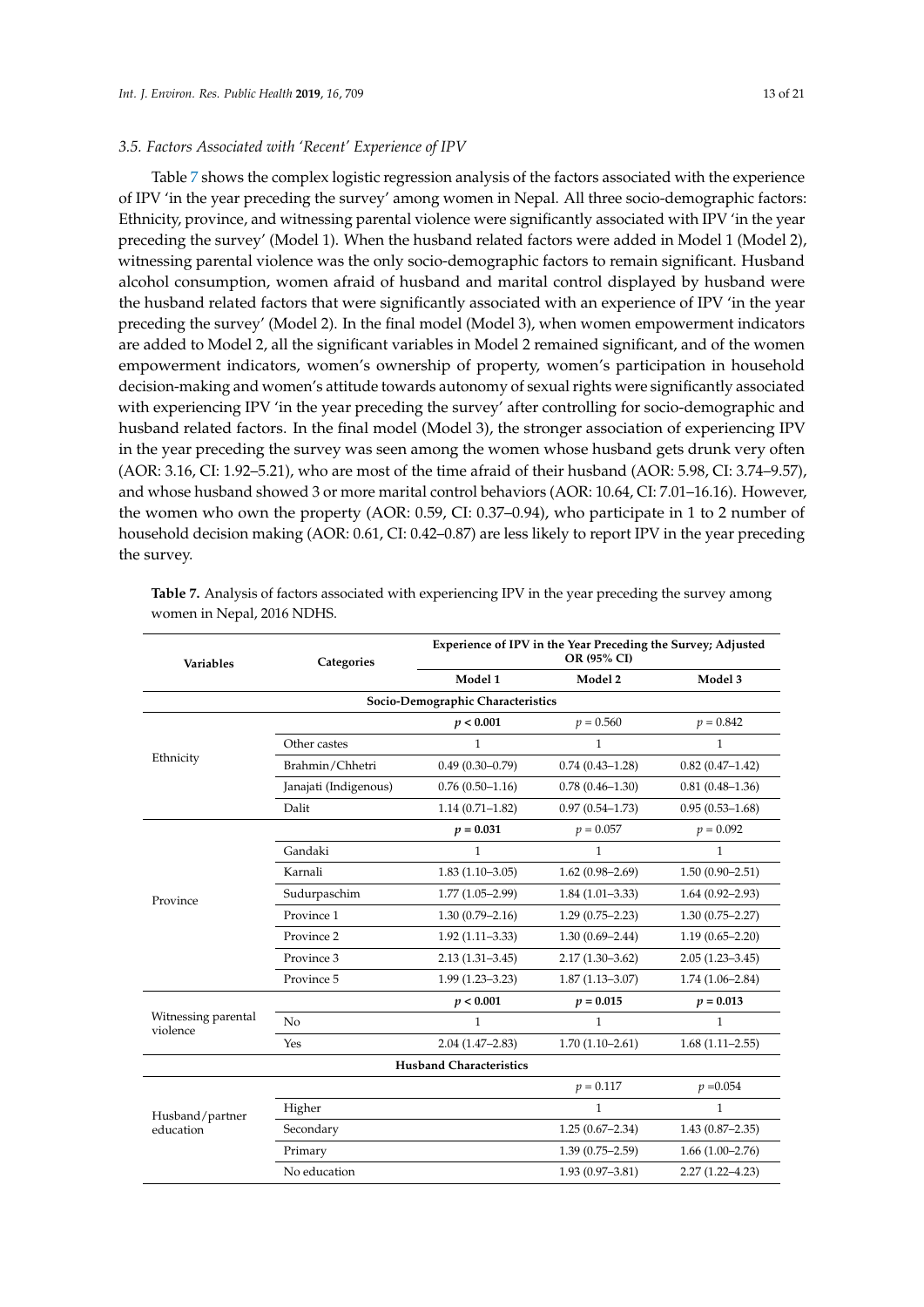<span id="page-13-0"></span>

| Variables                                 | Categories             |                                          | Experience of IPV in the Year Preceding the Survey; Adjusted<br>OR (95% CI) |                     |
|-------------------------------------------|------------------------|------------------------------------------|-----------------------------------------------------------------------------|---------------------|
|                                           |                        | Model 1                                  | Model 2                                                                     | Model 3             |
|                                           |                        |                                          | p < 0.001                                                                   | p < 0.001           |
|                                           | Does not drink         |                                          | $\mathbf{1}$                                                                | $\mathbf{1}$        |
| Husband/partner<br>alcohol use            | Drinks/never get drunk |                                          | $1.21(0.75-1.95)$                                                           | $1.26(0.79-2.01)$   |
|                                           | Gets drunk sometimes   |                                          | $1.89(1.31 - 2.70)$                                                         | $2.00(1.41 - 2.84)$ |
|                                           | Gets drunk very often  |                                          | $3.06(1.86 - 5.05)$                                                         | $3.16(1.92 - 5.21)$ |
|                                           |                        |                                          | p < 0.001                                                                   | p < 0.001           |
| Women afraid of                           | Never                  |                                          | 1                                                                           | 1                   |
| husband                                   | Sometimes              |                                          | $2.38(1.63 - 3.46)$                                                         | $2.30(1.58 - 3.33)$ |
|                                           | Most of the times      |                                          | 6.43 (3.99–10.38)                                                           | 5.98 (3.74–9.57)    |
|                                           |                        |                                          | p < 0.001                                                                   | p < 0.001           |
| Marital control<br>behavior displayed     | No behavior            |                                          | 1                                                                           | 1                   |
| by husband                                | 1-2 behavior           |                                          | $2.87(2.04-4.04)$                                                           | $2.75(1.97-3.83)$   |
|                                           | 3 or more behavior     |                                          | 10.71 (7.18–15.98)                                                          | $10.64(7.01-16.16)$ |
|                                           |                        | <b>Women Empowerment Characteristics</b> |                                                                             |                     |
| Education of women                        |                        |                                          |                                                                             | $p = 0.179$         |
|                                           | Higher                 |                                          |                                                                             | $\mathbf{1}$        |
|                                           | Secondary              |                                          |                                                                             | $0.67(0.35-1.28)$   |
|                                           | Primary                |                                          |                                                                             | $0.71(0.34 - 1.49)$ |
|                                           | No education           |                                          |                                                                             | $0.56(0.31-1.01)$   |
|                                           |                        |                                          |                                                                             | $p = 0.057$         |
| Women's cash<br>earnings                  | No cash earnings       |                                          |                                                                             | 1                   |
|                                           | Cash earnings          |                                          |                                                                             | $1.38(0.99-1.93)$   |
|                                           |                        |                                          |                                                                             | $p = 0.028$         |
| Ownership of<br>property                  | Does not own           |                                          |                                                                             | 1                   |
|                                           | Owns a property        |                                          |                                                                             | $0.59(0.37-0.94)$   |
| Women's                                   |                        |                                          |                                                                             | $p = 0.023$         |
| participation in                          | No participation       |                                          |                                                                             | 1                   |
| household decision<br>making              | 1-2 decisions          |                                          |                                                                             | $0.61(0.42 - 0.87)$ |
|                                           | All 3 decisions        |                                          |                                                                             | $0.68(0.46 - 1.00)$ |
| Attitude towards the                      |                        |                                          |                                                                             | $p = 0.002$         |
| autonomy of                               | Does not believe       |                                          |                                                                             | 1                   |
| sexual rights                             | Accepts sexual rights  |                                          |                                                                             | $1.58(1.19-2.11)$   |
| Attitudes towards                         |                        |                                          |                                                                             | $p = 0.618$         |
| wife beating (no. of<br>reasons for which | Not justified          |                                          |                                                                             | 1                   |
| wife beating                              | 1-2 reasons            |                                          |                                                                             | $1.17(0.84 - 1.63)$ |
| is justified)                             | 3–5 reasons            |                                          |                                                                             | $1.09(0.65 - 1.83)$ |
| Nagelkerke's R-square                     |                        | 0.049                                    | 0.320                                                                       | 0.340               |

**Table 7.** *Cont*.

Model 1: Ethnicity, province, and witnessing parental violence. Model 2: Husband/Partner education, husband/partner alcohol use, women afraid of husband, marital control behavior displayed by the husband. Model 3: Education of women, women's cash earnings, ownership of property, women's participation in household decision making, attitude towards the autonomy of sexual rights, and attitude towards wife beating. 1—reference category,  $p = p$ -value of the variables obtained from the test of model effects, IPV: Intimate Partner Violence, OR: Odds Ratio, CI: Confidence Interval. All values are weighted for the multi-stage sampling, cluster weight, and sampling weight.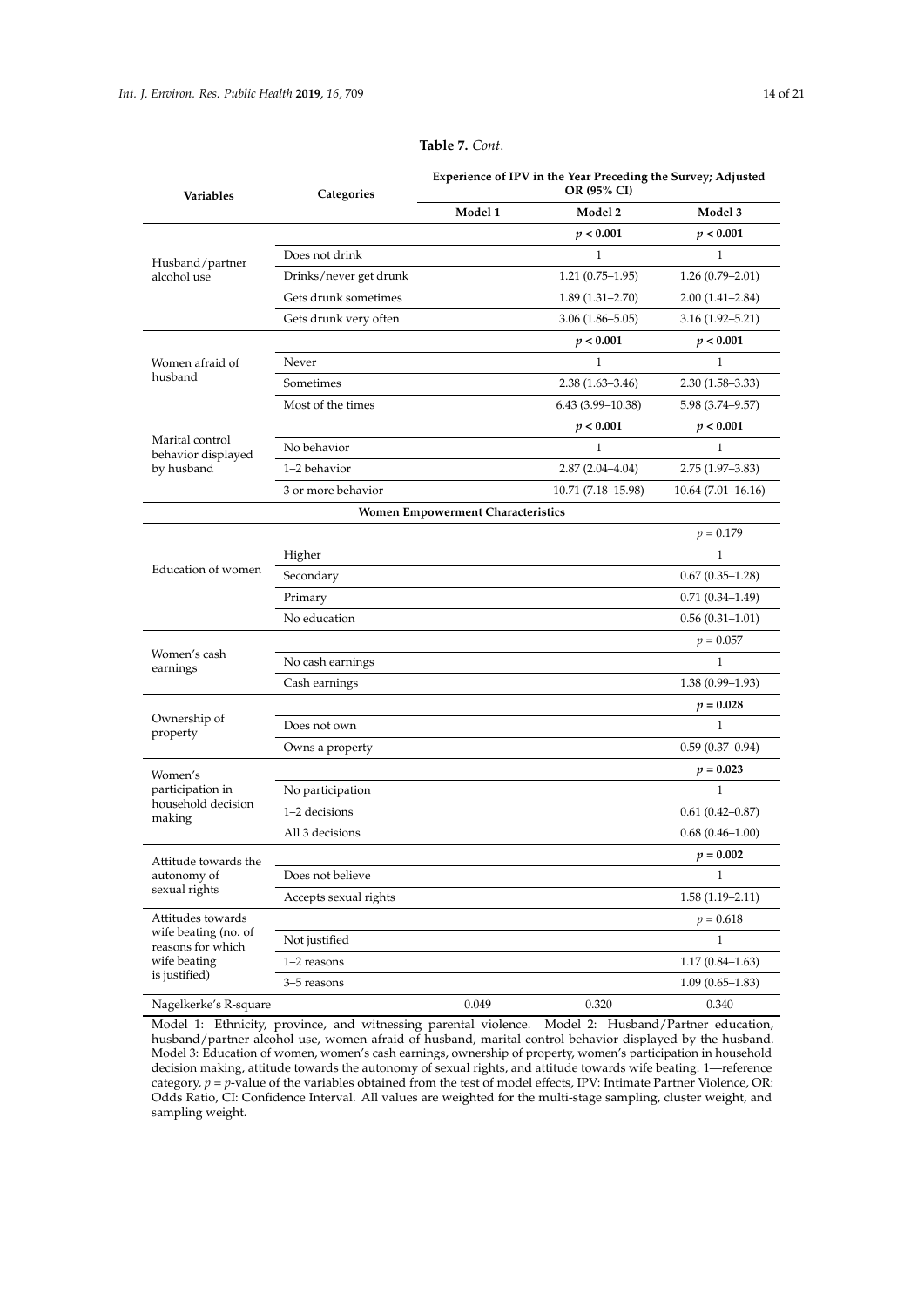### **4. Discussion**

Gender-based violence (or IPV) produces significant public health concerns resulting in physical, sexual and reproductive, and psychological health problems and presents a violation of women's human rights. In Nepal, the Domestic Violence (Offense and Punishment) Act was passed in 2009, which also includes any acts of violence related to reprimand or emotional abuse [\[37\]](#page-19-5). The issues of gender-based violence experienced by women were first examined at the national level in 2011 NDHS [\[13\]](#page-18-3). This study examined the gender-based violence (specifically, the Intimate Partner Violence) experienced by women aged 15–49 years by their husband, in Nepal. Many factors, such as husband being uneducated or lower education level, husband alcohol consumption, marital control displayed by husband, women's cash earnings from employment, women's attitudes towards wife beating by husband appear to be the risk factors of IPV whereas, higher level of education of husband, women's ownership of property, and women's participation in household decision making offered protection against IPV. This study could be an important contribution to the field of IPV in Nepal because of results are based on the national representativeness of the data and provides much attention in exploring the predictors of IPV based on the broad categories of husband related factors and women's empowerment indicators.

In our study, we included all forms of partner violence (physical, sexual, and emotional) to measure IPV experienced by women: 'Ever'; and 'in the year preceding the survey'. More than one-fourth of the women have reported having 'ever' experienced IPV in their lifetime and about 13% have experienced IPV 'in the past year preceding the survey'. Many studies done in the field of IPV does include only physical, and sexual violence in their study and reported different proportions of IPV [\[15](#page-18-16)[,21,](#page-18-8)[29\]](#page-19-6). The actual prevalence may be much higher as most of the women tends to under-report the violence because of social norms, as well as feelings of shame or embarrassment, and stigma attached with discussing marital issues, particularly sex [\[29\]](#page-19-6). The victims of domestic violence rarely disclosed their experience of violence, to the health-care personnel or even in a confidential interview [\[5](#page-17-4)[,38\]](#page-19-7). Women are less likely to report IPV because of fear of losing social and economic support and ruining the family name [\[39\]](#page-19-8). The study done in Kathmandu using the response from the women working in factories reported high proportion of experience of physical IPV (28%), sexual IPV (22%), and emotional IPV (35%) in the past year [\[40\]](#page-19-9). The DHS analytical study done using DHS data from various 11 countries showed that Uganda had the highest proportion of women reporting experience of any IPV: 'Ever' (58.8%); and 'in the last 12 months' (47.0%), whereas, the lowest reporting was found in Tajikistan (ever experience IPV: 23.6%; and in the last 12 months:19.1%) [\[41\]](#page-19-10). Of all the forms of IPV, sexual IPV is reported less in Nepal (ever: 7%, in the past 12 months: 4%). The supreme court of Nepal, in 2006 has declared that sex without wife's consent is punishable by law, and according to the criminal code bill passed by the parliament in 2017, the husband shall be sentenced up to five years in jail for marital rape.

Women aged 35–49 years tend to report more experience of IPV 'ever' than women of other age groups. However, an experience of IPV 'in the past 12 months' was reported more among the women aged group 15–24 years. Women of younger age group were strongly associated with an increased risk of IPV in the past year [\[42\]](#page-19-11). Witnessing parental violence in the family was significantly associated with ever experience of IPV. Odds ratios for IPV was highest where women reported that their mothers had experienced abuse [\[42\]](#page-19-11). Therefore, it is important to develop violence prevention programs that target women who have previously witnessed family violence [\[15\]](#page-18-16). Women who grew up witnessing parental violence in their family may have more likelihood of accepting violence as a part of everyday life. In our study, we found that higher the household wealth status, lower is the experience of IPV, however, the relation was not significant. In another study, higher socioeconomic status was significantly associated with a decreased risk of IPV [\[42\]](#page-19-11). Other studies showed that the household socio-economic status does not have any consistent association with women's experience of physical violence in the past 12 months [\[43,](#page-19-12)[44\]](#page-19-13).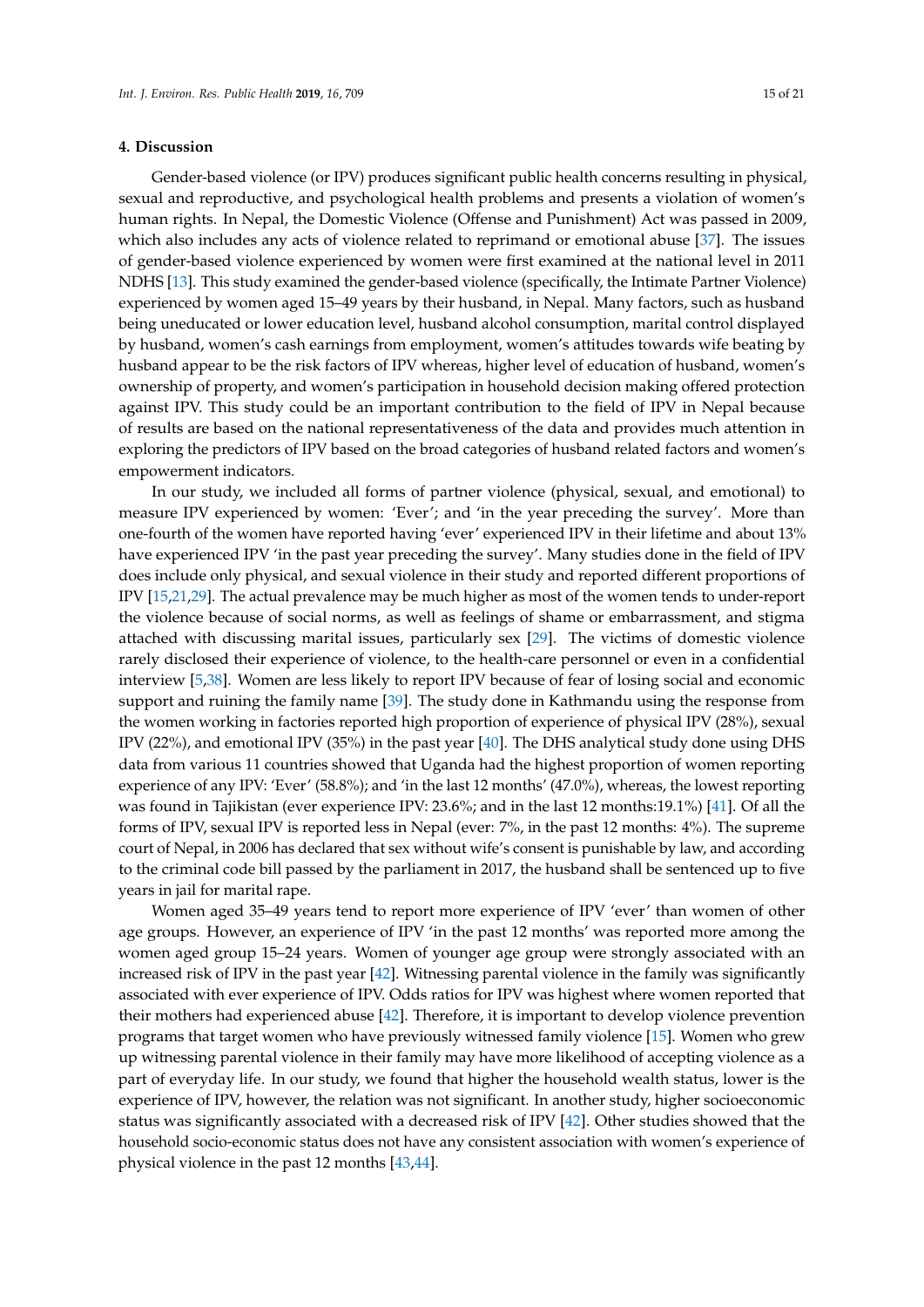Having to live with the husband's family may create fear for the women because daughters-in-law have little power in the new household and are expected to be subservient in the new family. Therefore, there is always a tendency of "being afraid of someone" in the family which reflects the power imbalance between women and her husband or husband's families [\[45\]](#page-19-14). Majority of the victims of domestic violence reported that they are afraid of someone [\[38\]](#page-19-7) or husbands in their family [\[32\]](#page-19-0). Husband being drunken very often was associated with women's risk of experiencing IPV 'ever' and 'in the past 12 months'. Similar were the results in the studies where the odds of IPV were higher when the partner had frequent drunkenness [\[18,](#page-18-5)[42\]](#page-19-11). However, it is unclear about the causal pathway of which precedes first between alcohol consumption and perpetration of violence: Whether alcohol consumption causes violence, or desire to commit violence leads to alcohol consumption.

Bivariate analysis of education level showed that a reduction in the risk of IPV is associated with higher education of women and her partner. However, in multivariate analysis, only education level of husband/partner was significantly associated with an experience of IPV 'ever' and 'in the past year'. A mixed relationship of IPV was found with an education level of both, women and husband in various studies. A WHO multi-country study on women's health and domestic violence showed that reduction in IPV risk was associated with secondary education for both the women and her partner, and the highly educated group also had lower odds ratio's for IPV in 10 out of 14 sites [\[42\]](#page-19-11). In another study, neither women's nor husband's education were associated with women's experience of IPV [\[46\]](#page-19-15). A study done in India showed that women with lower education level had a higher risk of IPV 'ever' and 'past 12 months', and the risk of experiencing IPV was higher if their husbands had a lower level of education [\[47\]](#page-19-16). However, a study done in China among married rural migrant women showed that a higher level of education of women was associated with a high risk of IPV [\[44\]](#page-19-13). But, it is in general understanding that educated women are more likely to marry a more-highly educated man who is less likely to commit violence against women [\[48\]](#page-19-17). Higher education not only provides important information for household decision making but also encourages empowerment and autonomy [\[30\]](#page-19-18). Similarly, an educated man may value and worth their partner with greater respect. Similar to our findings, the study done in Nigeria showed that access to media did not have any significant relationship with women being the victims of IPV [\[29\]](#page-19-6).

Our study showed that the women who received cash earnings from their work were more likely to report IPV at some point in their lives, but the association was not significant for the 'past year' experience of IPV. A multi-country study showed that working women with an unemployed partner were at higher risk of IPV whereas, unemployed women with an employed partner tend to be at lower risk of IPV, and if neither of them was employed, the risk was higher [\[42\]](#page-19-11). However, Ackerson LK et.al. argues that higher education level of women provides more opportunities for financial independence and thereby providing the husband with an enticement that refrains him from abusing her [\[47\]](#page-19-16). In contrast to our findings, women with low financial autonomy in the past 12 months were significantly associated with higher levels of IPV [\[44\]](#page-19-13). Lack of economic equality in any relationship may serve as a predictor of IPV rather than household socio-economic status does.

Higher the marital control behavior displayed by husband, higher is the risk of experiencing IPV lifetime and recent (past 12 months). The proportion of women reporting one or more acts of controlling behavior by their partner is normative to different degrees in various settings, ranging from 21% in Japan city to 90% in Tanzania city [\[7\]](#page-17-6). And, women who suffered IPV reported more acts of controlling behavior by their intimate partner [\[7](#page-17-6)[,32](#page-19-0)[,49\]](#page-19-19). A qualitative study done in India showed that men abuses their wives to vent their frustrations which they could not exhaust in public, and in addition, they use violence to proclaim their authority over women [\[50\]](#page-19-20). Husbands with a lower level of education are more likely to believe that they are justified in displaying marital control behavior to their wives and in using physical force achieve this dominion [\[51\]](#page-19-21). The women who agree that the husband beating their wife is justified are at increased risk of experiencing IPV. The women who had attitudes supportive to wife beating by husband had increased risk of IPV [\[42\]](#page-19-11). These justifying attitudes reflect the social norms of gender inequality that privilege men to have power over women.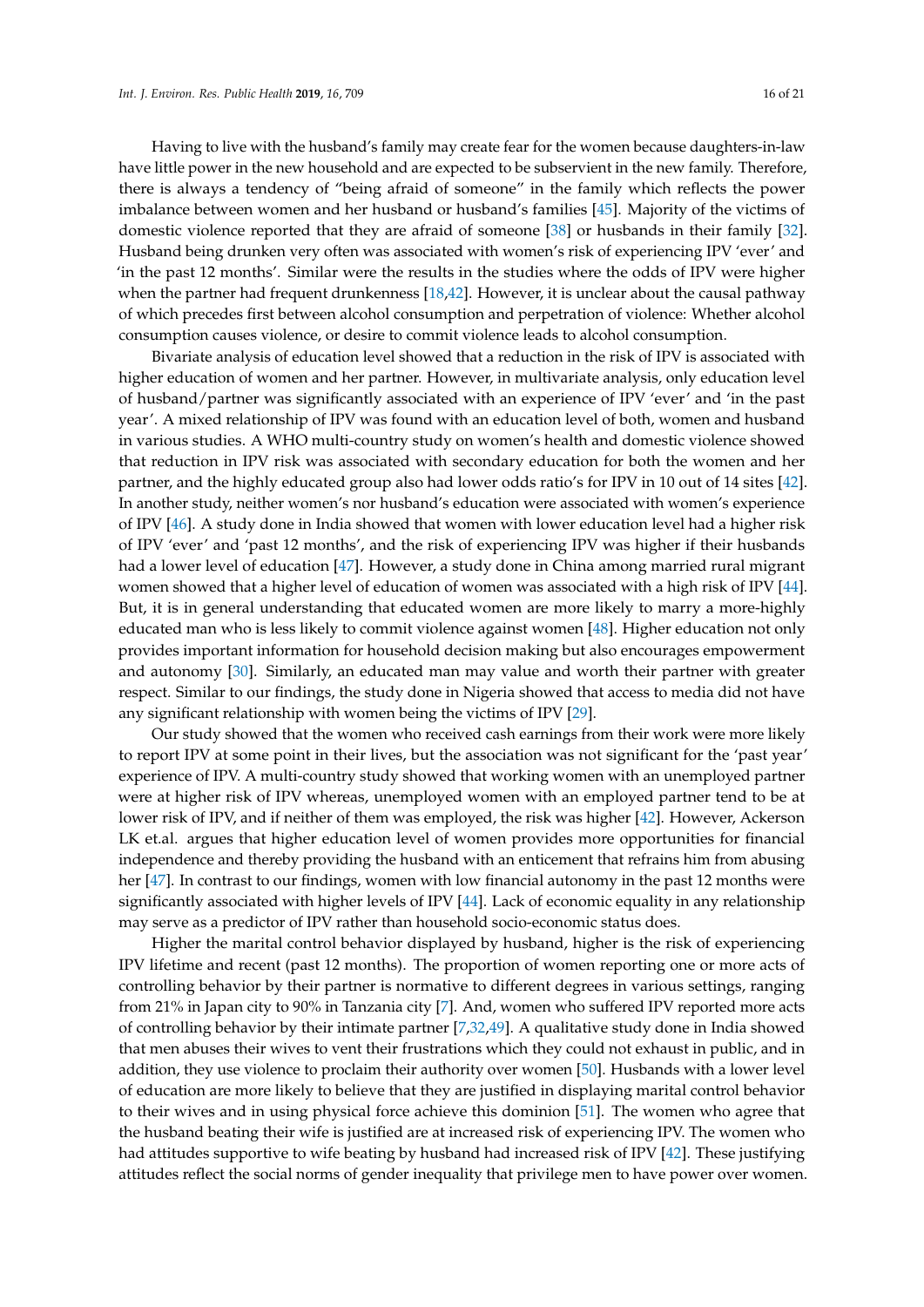It is necessary to change the gender norms and social stigma that women should remain inert when male counterpart shows controlling behavior.

Women who believe in the autonomy of their sexual rights were more likely to report an experience of IPV in the past 12 months. The permissive social norms and beliefs about women's autonomy on sexual rights have significant independent and incremental effect on risk of experiencing IPV in the past year, so one needs to understand the social norms before developing any programs that address domestic violence [\[29\]](#page-19-6). However, in contrast, a study showed that women's ability to decide when to have sexual relations reduce the risk of violence [\[43\]](#page-19-12). Both men and women should be made aware of the women's autonomy on sexual rights. Women who participate in household decision making were less risk of experiencing IPV in the past 12 months. Lower the women's ability to participate in household decision making, higher is the risk of experiencing IPV [\[15](#page-18-16)[,52](#page-20-0)[,53\]](#page-20-1). A study done in the Philippines showed a U-shaped relationship of higher levels of IPV with both, husbands dominating and wives dominating in decision making, however, lower levels of IPV was associated with joint decision making [\[54\]](#page-20-2). Joint decision making by the couple is an important pre-condition for better spousal understandings [\[32\]](#page-19-0). In the Nepalese context, empowering women through participation in household-decision making is a first step intervention on a policy level [\[15\]](#page-18-16). This shows that women are less likely to experience IPV when the couple makes a joint decision. Empowering women to participate in household-related decision-making may prevent them from being victims of IPV.

#### *4.1. Strength and Limitations of the Study*

This study is based on the data from the large survey at the national level with a high response rate. And the sampling weights are used to adjust the multi-stage sampling procedure of the survey so that this data can be made nationally representative. We classified variables into three broad categories: Sociodemographic, husband related, and women's empowerment related factors and developed the models accordingly so that this study provides valuable information regarding factors affecting IPV which could help policymakers and activist to program interventions to address domestic violence. However, there are some limitations to this study. Since this survey is cross-sectional in nature, the temporal relationship between covariates and outcomes cannot be established. Also, since domestic violence is a sensitive issue and social stigma is attached to it, respondents may be hesitant to report their actual experience of IPV, thus there can be some social desirability bias or reporting bias. We used an aggregated score of IPV (physical, sexual, and emotional) as an outcome measure in our study instead of studying different forms of violence independently. We also believe that domestic violence being a normative measure, can be addressed appropriately with qualitative data than quantitative data. Therefore, there is a need for further studies focusing on qualitative research design to display a good understanding of domestic violence.

#### *4.2. Implications of the Study*

The multi-dimensional nature of the factors that affect IPV and the identified risk factors highlights the need for a multi-sectoral approach and a comprehensive intervention for the prevention of IPV. Not all the variables significant in bivariate analysis demonstrated a consistent relationship with IPV in multivariate analysis. Also, the variable significant in 'ever' experience of IPV was not found to be significant when the outcome was 'past year' experience of IPV. Therefore, policymakers and activist should be vigilant about any "one model fits all" approach when formulating policies to prevent IPV. As it is seen from the findings that the access to resources for empowering women do not necessarily decrease the risk of violence against them. For example, a higher education level of women did not significantly associate with lower risk of IPV. Also, the higher level of education of the husband does not necessarily guarantee them from refraining in violence against women. Therefore, it is important that prevention efforts and strategies should be engaged with both men and women. In addition, media and advocacy campaigns should be organized to raise awareness about existing legislation on domestic violence.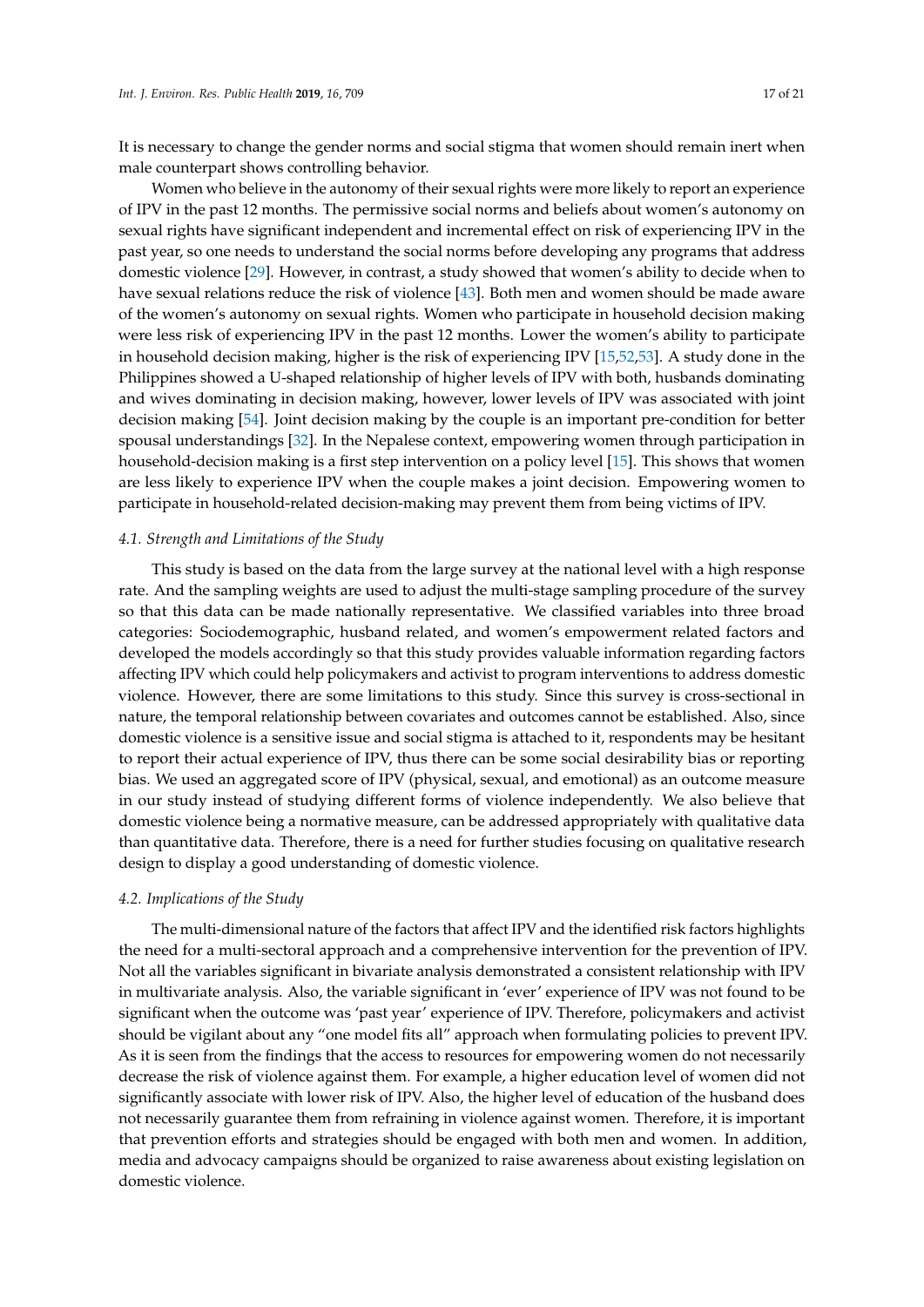#### **5. Conclusions**

This study revealed that more than one-fourth of women, and about 14 percent of women reported lifetime, and recent (past 12 months) experience of any type of IPV, respectively. Most of the women reported physical IPV 'ever' and 'in the past 12 months'. Most of the women had experienced multiple forms of violence. The risk factors were different based on either 'lifetime' or 'past 12 months' experience of violence. Women witnessing parental violence during their childhood, the husband being drunken frequently, women being afraid of their husband most of the times, women whose husbands shows marital control behaviors were found to be significantly associated with an experience of IPV, both 'lifetime' and 'in the past 12 months'. However, women of older age group, husband with lower education, women who has cash earnings, and who believes that wife beating by their husband is justified are more likely to report lifetime experience of IPV, whereas, women who own the property, who participates in household decision making are less likely to report recent experience of IPV. Husband related factors were found to have a stronger significant association with experience of IPV than with women's empowerment indicators. A complex blend of social norms related to gender, family primacy and attitudes towards acceptability of violence undergird the perpetration of IPV. Therefore, reducing IPV requires a commitment to changing the norms that promote the husband's behavior of controlling his wives and beating her. And the socially acceptable norms and values that promote mutual respect between couples should be emphasized and should also be communicated to the new generations. The interventions to address violence against women requires the involvement and coordination of various actors working together at the community, state, and national levels.

**Author Contributions:** S.G. and H.J. conceived and designed the study. S.G. analyzed the data and prepared the manuscript. H.J. critically reviewed and revised the manuscript. All authors approved the final version of the manuscript.

**Funding:** No funding was received to report this study.

**Acknowledgments:** The authors are grateful to The DHS Program for conducting this national survey in Nepal and making the data publicly available.

**Conflicts of Interest:** The authors declare no conflict of interests.

#### **References**

- <span id="page-17-0"></span>1. United Nations. Declaration on the Elimination of Violence against Women. Available online: [http://www.](http://www.un.org/documents/ga/res/48/a48r104.htm) [un.org/documents/ga/res/48/a48r104.htm](http://www.un.org/documents/ga/res/48/a48r104.htm) (accessed on 4 December 2018).
- <span id="page-17-1"></span>2. World Health Organization. Violence against Women. Available online: [http://www.who.int/en/news](http://www.who.int/en/news-room/fact-sheets/detail/violence-against-women)[room/fact-sheets/detail/violence-against-women](http://www.who.int/en/news-room/fact-sheets/detail/violence-against-women) (accessed on 4 December 2018).
- <span id="page-17-2"></span>3. Nepal Law Commission. Constitution of Nepal. 2015. Available online: [http://www.lawcommission.](http://www.lawcommission.gov.np/en/archives/category/documents/prevailing-law/constitution/constitution-of-nepal) [gov.np/en/archives/category/documents/prevailing-law/constitution/constitution-of-nepal](http://www.lawcommission.gov.np/en/archives/category/documents/prevailing-law/constitution/constitution-of-nepal) (accessed on 4 December 2018).
- <span id="page-17-3"></span>4. United Nations. Sustainable Development Goals. Available online: [https://www.un.org/](https://www.un.org/sustainabledevelopment/sustainable-development-goals/) [sustainabledevelopment/sustainable-development-goals/](https://www.un.org/sustainabledevelopment/sustainable-development-goals/) (accessed on 7 December 2018).
- <span id="page-17-4"></span>5. World Health Organization. *Global Status Report on Violence Prevention 2014*; World Health Organization: Geneva, Switzerland, 2014.
- <span id="page-17-5"></span>6. Garcia-Moreno, C.; Jansen, H.A.; Ellsberg, M.; Heise, L.; Watts, C.H. Prevalence of intimate partner violence: Findings from the who multi-country study on women's health and domestic violence. *Lancet* **2006**, *368*, 1260–1269. [\[CrossRef\]](http://dx.doi.org/10.1016/S0140-6736(06)69523-8)
- <span id="page-17-6"></span>7. World Health Organization; Department of Reproductive Health and Research; London School of Hygiene and Tropical Medicine; South African Medical Research Council. *Global and Regional Estimates of Violence against Women: Prevalence and Health Effects of Intimate Partner Violence and Non-Partner Sexual Violence*; World Health Organization: Geneva, Switzerland, 2013.
- <span id="page-17-7"></span>8. Puri, M.; Frost, M.; Tamang, J.; Lamichhane, P.; Shah, I. The prevalence and determinants of sexual violence against young married women by husbands in rural Nepal. *BMC Res. Notes* **2012**, *5*, 291. [\[CrossRef\]](http://dx.doi.org/10.1186/1756-0500-5-291) [\[PubMed\]](http://www.ncbi.nlm.nih.gov/pubmed/22695085)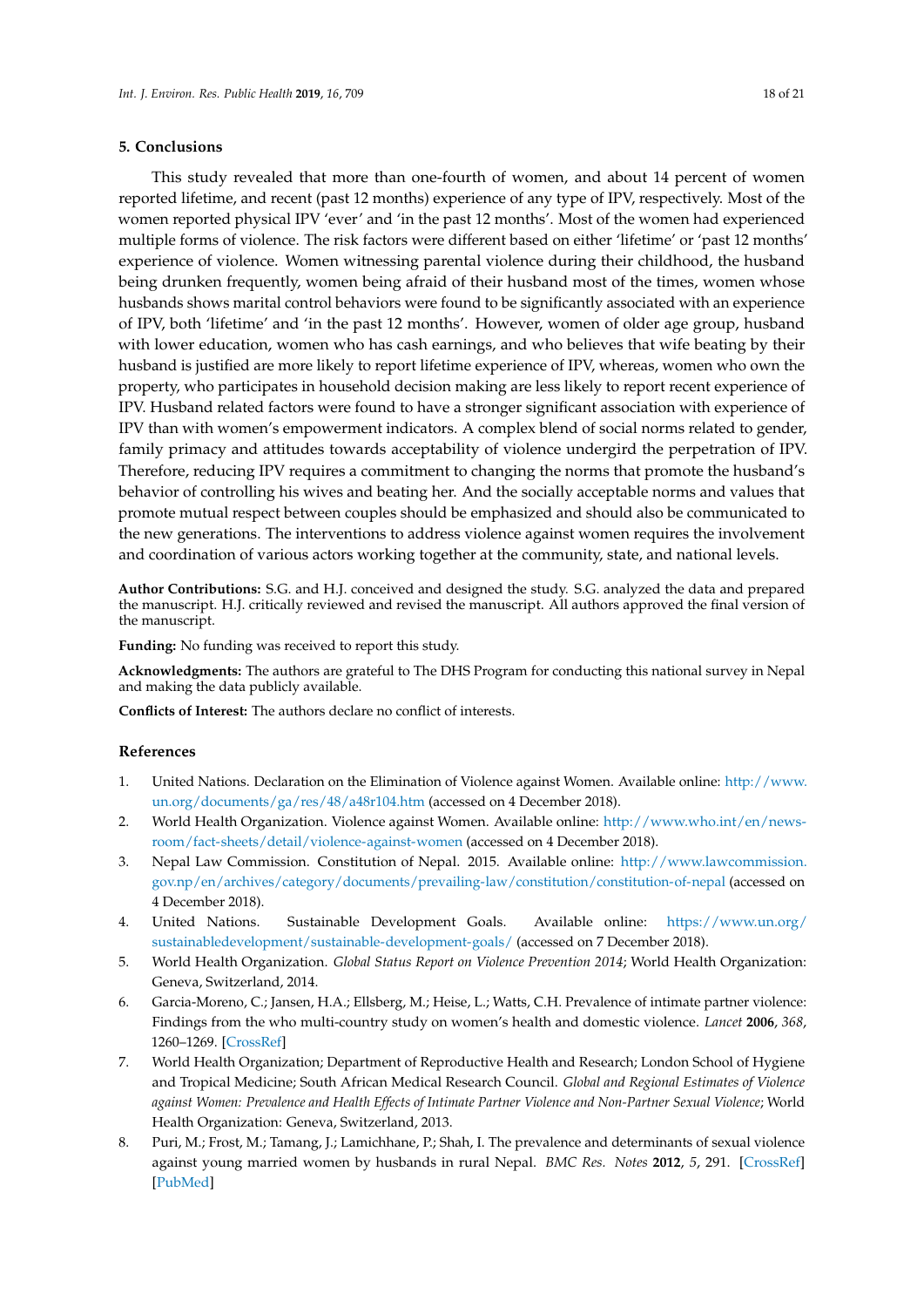- 9. Adhikari, R.; Tamang, J. Sexual coercion of married women in Nepal. *BMC Women's Health* **2010**, *10*, 31. [\[CrossRef\]](http://dx.doi.org/10.1186/1472-6874-10-31) [\[PubMed\]](http://www.ncbi.nlm.nih.gov/pubmed/21029449)
- <span id="page-18-0"></span>10. Government of Nepal, Office of the Prime Minister and Council of Ministers. *A Study on Gender-Based Violence Conducted in Selected Rural Districts of Nepal*; Government of Nepal, Office of the Prime Minister and Council of Ministers: Butwal, Nepal, 2012.
- <span id="page-18-1"></span>11. Singh, J.K.; Evans-Lacko, S.; Acharya, D.; Kadel, R.; Gautam, S. Intimate partner violence during pregnancy and use of antenatal care among rural women in southern Terai of Nepal. *Women Birth* **2018**, *31*, 96–102. [\[CrossRef\]](http://dx.doi.org/10.1016/j.wombi.2017.07.009) [\[PubMed\]](http://www.ncbi.nlm.nih.gov/pubmed/28844866)
- <span id="page-18-2"></span>12. Gurung, S.; Acharya, J. Gender-based violence among pregnant women of Syangja district, Nepal. *Osong Public Health Res. Perspect.* **2016**, *7*, 101–107. [\[CrossRef\]](http://dx.doi.org/10.1016/j.phrp.2015.11.010) [\[PubMed\]](http://www.ncbi.nlm.nih.gov/pubmed/27169008)
- <span id="page-18-3"></span>13. Ministry of Health and Population—MOHP/Nepal; New ERA/Nepal; ICF International. *Nepal Demographic and Health Survey 2011*; MOHP/Nepal, New ERA, and ICF International: Kathmandu, Nepal, 2012.
- <span id="page-18-4"></span>14. Ogum Alangea, D.; Addo-Lartey, A.A.; Sikweyiya, Y.; Chirwa, E.D.; Coker-Appiah, D.; Jewkes, R.; Adanu, R.M.K. Prevalence and risk factors of intimate partner violence among women in four districts of the central region of Ghana: Baseline findings from a cluster Randomised controlled trial. *PLoS ONE* **2018**, *13*, e0200874. [\[CrossRef\]](http://dx.doi.org/10.1371/journal.pone.0200874) [\[PubMed\]](http://www.ncbi.nlm.nih.gov/pubmed/30024948)
- <span id="page-18-16"></span>15. Kim, H.J.; Atteraya, M.S.; Yoo, H.Y. Women's agency freedom through empowerment against domestic violence: Evidence from Nepal. *Int. Soc. Work* **2018**. [\[CrossRef\]](http://dx.doi.org/10.1177/0020872818767255)
- 16. Andersson, N.; Ho-Foster, A.; Mitchell, S.; Scheepers, E.; Goldstein, S. Risk factors for domestic physical violence: National cross-sectional household surveys in eight southern African countries. *BMC Women's Health* **2007**, *7*, 11. [\[CrossRef\]](http://dx.doi.org/10.1186/1472-6874-7-11) [\[PubMed\]](http://www.ncbi.nlm.nih.gov/pubmed/17631689)
- 17. Capaldi, D.M.; Knoble, N.B.; Shortt, J.W.; Kim, H.K. A systematic review of risk factors for intimate partner violence. *Partn. Abuse* **2012**, *3*, 231–280. [\[CrossRef\]](http://dx.doi.org/10.1891/1946-6560.3.2.231) [\[PubMed\]](http://www.ncbi.nlm.nih.gov/pubmed/22754606)
- <span id="page-18-5"></span>18. Dhakal, L.; Berg-Beckhoff, G.; Aro, A.R. Intimate partner violence (physical and sexual) and sexually transmitted infection: Results from Nepal demographic health survey 2011. *Int. J. Women's Health* **2014**, *6*, 75–82. [\[CrossRef\]](http://dx.doi.org/10.2147/IJWH.S54609) [\[PubMed\]](http://www.ncbi.nlm.nih.gov/pubmed/24470776)
- <span id="page-18-6"></span>19. World Health Organization; Pan American Health Organization. Understanding and Addressing Violence against Women: Intimate Partner Violence. Available online: [http://apps.who.int/iris/bitstream/handle/](http://apps.who.int/iris/bitstream/handle/10665/77432/WHO_RHR_12.36_eng.pdf?sequence=1) [10665/77432/WHO\\_RHR\\_12.36\\_eng.pdf?sequence=1](http://apps.who.int/iris/bitstream/handle/10665/77432/WHO_RHR_12.36_eng.pdf?sequence=1) (accessed on 7 December 2018).
- <span id="page-18-7"></span>20. Lagdon, S.; Armour, C.; Stringer, M. Adult experience of mental health outcomes as a result of intimate partner violence Victimisation: A systematic review. *Eur. J. Psychotraumatol.* **2014**, *5*, 24794. [\[CrossRef\]](http://dx.doi.org/10.3402/ejpt.v5.24794) [\[PubMed\]](http://www.ncbi.nlm.nih.gov/pubmed/25279103)
- <span id="page-18-8"></span>21. Rahman, M.; Nakamura, K.; Seino, K.; Kizuki, M. Intimate partner violence and use of reproductive health services among married women: Evidence from a national Bangladeshi sample. *BMC Public Health* **2012**, *12*, 913. [\[CrossRef\]](http://dx.doi.org/10.1186/1471-2458-12-913) [\[PubMed\]](http://www.ncbi.nlm.nih.gov/pubmed/23102051)
- <span id="page-18-9"></span>22. Maxwell, L.; Nandi, A.; Benedetti, A.; Devries, K.; Wagman, J.; García-Moreno, C. Intimate partner violence and pregnancy spacing: Results from a meta-analysis of individual participant time-to-event data from 29 low-and-middle-income countries. *BMJ Glob. Health* **2018**, *3*, e000304. [\[CrossRef\]](http://dx.doi.org/10.1136/bmjgh-2017-000304) [\[PubMed\]](http://www.ncbi.nlm.nih.gov/pubmed/29564152)
- <span id="page-18-10"></span>23. Clark, C.J.; Ferguson, G.; Shrestha, B.; Shrestha, P.N.; Oakes, J.M.; Gupta, J.; McGhee, S.; Cheong, Y.F.; Yount, K.M. Social norms and women's risk of intimate partner violence in Nepal. *Soc. Sci. Med.* **2018**, *202*, 162–169. [\[CrossRef\]](http://dx.doi.org/10.1016/j.socscimed.2018.02.017) [\[PubMed\]](http://www.ncbi.nlm.nih.gov/pubmed/29549822)
- <span id="page-18-11"></span>24. Semahegn, A.; Mengistie, B. Domestic violence against women and associated factors in Ethiopia; systematic review. *Reprod. Health* **2015**, *12*, 78. [\[CrossRef\]](http://dx.doi.org/10.1186/s12978-015-0072-1) [\[PubMed\]](http://www.ncbi.nlm.nih.gov/pubmed/26319026)
- <span id="page-18-12"></span>25. Ministry of Health—MOH/Nepal; New ERA/Nepal; ICF. *Nepal Demographic and Health Survey 2016*; MOH/Nepal, New ERA, and ICF: Kathmandu, Nepal, 2017.
- <span id="page-18-13"></span>26. The DHS Program: Demographic and Health Surveys. Standard DHS: Nepal, 2016. Available online: <https://dhsprogram.com/what-we-do/survey/survey-display-472.cfm> (accessed on 9 May 2018).
- <span id="page-18-14"></span>27. WHO Department of Gender, Women and Health. Putting Women First: Ethical and Safety Recommendations for Research on Domestic Violence against Women. Available online: [https://www.who.](https://www.who.int/gender-equity-rights/knowledge/who_fch_gwh_01.1/en/) [int/gender-equity-rights/knowledge/who\\_fch\\_gwh\\_01.1/en/](https://www.who.int/gender-equity-rights/knowledge/who_fch_gwh_01.1/en/) (accessed on 1 December 2018).
- <span id="page-18-15"></span>28. Solanke, B.L. Does exposure to interparental violence increase women's risk of intimate partner violence? Evidence from Nigeria demographic and health survey. *BMC Int. Health Hum. Rights* **2018**, *18*, 1. [\[CrossRef\]](http://dx.doi.org/10.1186/s12914-018-0143-9) [\[PubMed\]](http://www.ncbi.nlm.nih.gov/pubmed/29325549)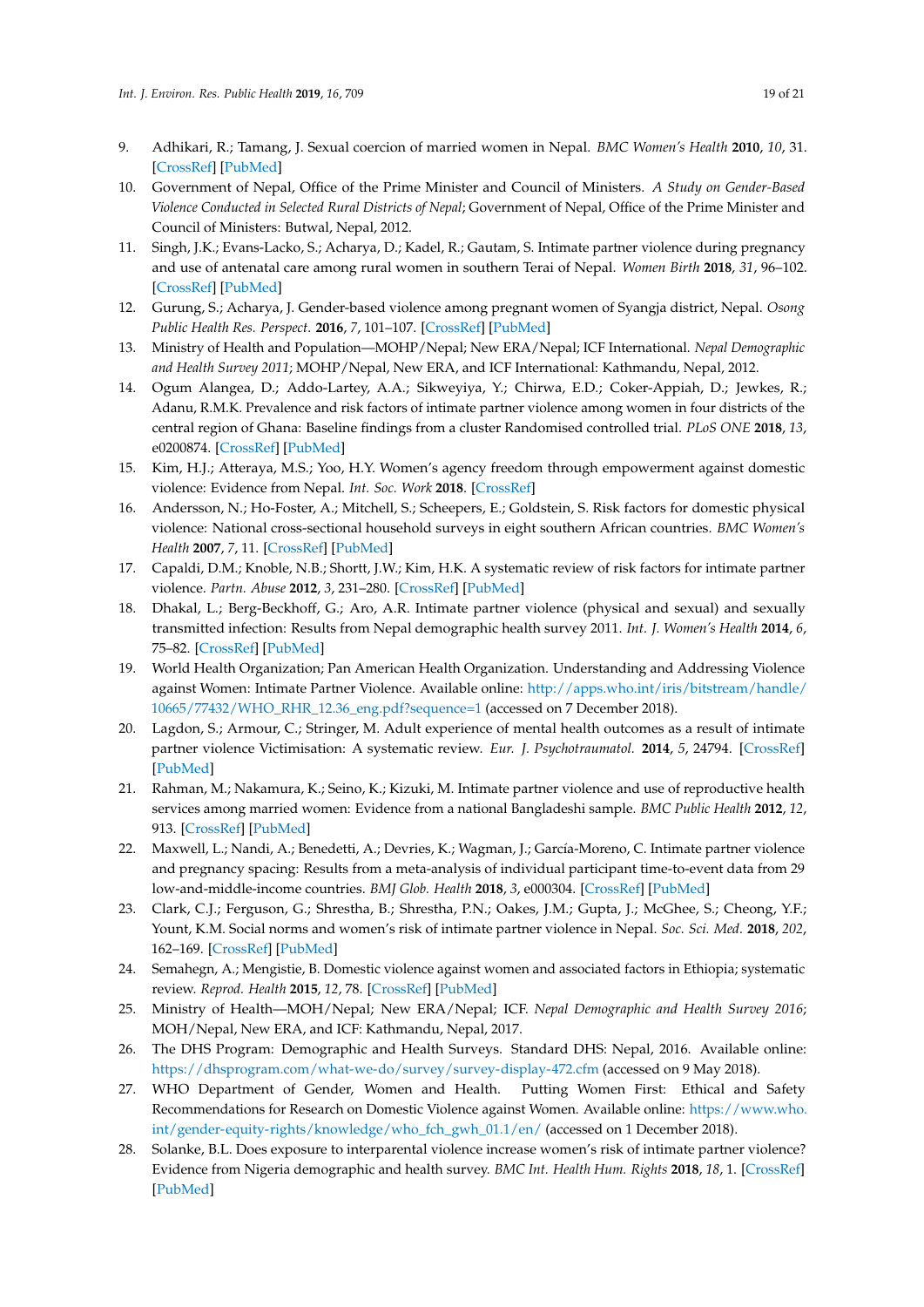- <span id="page-19-6"></span>29. Oyediran, K.A.; Feyisetan, B. Prevalence and contextual determinants of intimate partner violence in Nigeria. *Afr. Popul. Stud.* **2017**, *31*, 1003. [\[CrossRef\]](http://dx.doi.org/10.11564/31-1-1003)
- <span id="page-19-18"></span>30. Doku, D.T.; Asante, K.O. Women's approval of domestic physical violence against wives: Analysis of the ghana demographic and health survey. *BMC Women's Health* **2015**, *15*, 120. [\[CrossRef\]](http://dx.doi.org/10.1186/s12905-015-0276-0) [\[PubMed\]](http://www.ncbi.nlm.nih.gov/pubmed/26691763)
- 31. Atteraya, M.S.; Murugan, V.; Pandey, S. Intersection of caste/ethnic affiliation and poverty among married women in intimate partner violence: The case of Nepal. *Glob. Soc. Welf.* **2017**, *4*, 81–90. [\[CrossRef\]](http://dx.doi.org/10.1007/s40609-016-0056-2)
- <span id="page-19-0"></span>32. Dalal, K.; Wang, S.; Svanstrom, L. Intimate partner violence against women in Nepal: An analysis through individual, empowerment, family and societal level factors. *J. Res. Health Sci.* **2014**, *14*, 251–257. [\[PubMed\]](http://www.ncbi.nlm.nih.gov/pubmed/25503278)
- <span id="page-19-1"></span>33. Rutstein, S.O.; Johnson, K. *The DHS Wealth Index*; ORC Macro: Calverton, MD, USA, 2004.
- <span id="page-19-2"></span>34. Sharma, B.; Nam, E.W. Condom use at last sexual intercourse and its correlates among males and females aged 15-49 years in Nepal. *Int. J. Environ. Res. Public Health* **2018**, *15*, 535. [\[CrossRef\]](http://dx.doi.org/10.3390/ijerph15030535) [\[PubMed\]](http://www.ncbi.nlm.nih.gov/pubmed/29547564)
- <span id="page-19-3"></span>35. Uthman, O.A.; Moradi, T.; Lawoko, S. Are individual and community acceptance and witnessing of intimate partner violence related to its occurrence? Multilevel structural equation model. *PLoS ONE* **2011**, *6*, e27738. [\[CrossRef\]](http://dx.doi.org/10.1371/journal.pone.0027738) [\[PubMed\]](http://www.ncbi.nlm.nih.gov/pubmed/22194791)
- <span id="page-19-4"></span>36. West, B.T. Statistical and methodological issues in the analysis of complex sample survey data: Practical guidance for trauma researchers. *J. Trauma. Stress* **2008**, *21*, 440–447. [\[CrossRef\]](http://dx.doi.org/10.1002/jts.20356) [\[PubMed\]](http://www.ncbi.nlm.nih.gov/pubmed/18956450)
- <span id="page-19-5"></span>37. Nepal Law Commission. *Domestic Violence (Offence and Punishment) Act, 2066*; Nepal Law Commission: Kathmandu, Nepal, 2009.
- <span id="page-19-7"></span>38. Rishal, P.; Pun, K.; Darj, E.; Joshi, S.K.; Bjørngaard, J.; Swahnberg, K.; Schei, B.; Lukasse, M.; Infanti, J.; Lund, R.; et al. Prevalence and associated factors of domestic violence among pregnant women attending routine antenatal care in Nepal. *Scand. J. Public Health* **2017**, *46*, 785–793. [\[CrossRef\]](http://dx.doi.org/10.1177/1403494817723195) [\[PubMed\]](http://www.ncbi.nlm.nih.gov/pubmed/29578383)
- <span id="page-19-8"></span>39. Ghimire, A.; Samuels, F. *Understanding Intimate Partner Violence in Nepal: Prevalence, Drivers and Challenges*; Overseas Development Institute: London, UK, 2017.
- <span id="page-19-9"></span>40. Dhungel, S.; Dhungel, P.; Dhital, S.R.; Stock, C. Is economic dependence on the husband a risk factor for intimate partner violence against female factory workers in Nepal? *BMC Women's Health* **2017**, *17*, 82. [\[CrossRef\]](http://dx.doi.org/10.1186/s12905-017-0441-8) [\[PubMed\]](http://www.ncbi.nlm.nih.gov/pubmed/28903741)
- <span id="page-19-10"></span>41. MacQuarrie, K.L.D.; Mallick, L.; Kishor, S. *Intimate Partner Violence and Interruption to Contraceptive Use*; ICF International: Rockville, MD, USA, 2016.
- <span id="page-19-11"></span>42. Abramsky, T.; Watts, C.H.; Garcia-Moreno, C.; Devries, K.; Kiss, L.; Ellsberg, M.; Jansen, H.A.; Heise, L. What factors are associated with recent intimate partner violence? Findings from the who multi-country study on women's health and domestic violence. *BMC Public Health* **2011**, *11*, 109. [\[CrossRef\]](http://dx.doi.org/10.1186/1471-2458-11-109) [\[PubMed\]](http://www.ncbi.nlm.nih.gov/pubmed/21324186)
- <span id="page-19-12"></span>43. Castro, R.; Casique, I.; Brindis, C.D. Empowerment and physical violence throughout women's reproductive life in Mexico. *Violence Women* **2008**, *14*, 655–677. [\[CrossRef\]](http://dx.doi.org/10.1177/1077801208319102) [\[PubMed\]](http://www.ncbi.nlm.nih.gov/pubmed/18535307)
- <span id="page-19-13"></span>44. Tu, X.; Lou, C. Risk factors associated with current intimate partner violence at individual and relationship levels: A cross-sectional study among married rural migrant women in Shanghai, China. *BMJ Open* **2017**, *7*, e012264. [\[CrossRef\]](http://dx.doi.org/10.1136/bmjopen-2016-012264) [\[PubMed\]](http://www.ncbi.nlm.nih.gov/pubmed/28385911)
- <span id="page-19-14"></span>45. Emery, C.R.; Thapa, S.; Wu, S. Power and control in Kathmandu: A comparison of attempted power, actual power, and achieved power. *Violence Women* **2017**, *23*, 482–502. [\[CrossRef\]](http://dx.doi.org/10.1177/1077801216644993) [\[PubMed\]](http://www.ncbi.nlm.nih.gov/pubmed/27153860)
- <span id="page-19-15"></span>46. Clark, C.J.; Silverman, J.; Khalaf, I.A.; Abu Ra'ad, B.; Abu Al Sha'ar, Z.; Abu Al Ata, A.; Batieha, A. Intimate partner violence and interference with women's efforts to avoid pregnancy in Jordan. *Stud. Fam. Plan.* **2008**, *39*, 123–132. [\[CrossRef\]](http://dx.doi.org/10.1111/j.1728-4465.2008.00159.x)
- <span id="page-19-16"></span>47. Ackerson, L.K.; Kawachi, I.; Barbeau, E.M.; Subramanian, S.V. Effects of individual and proximate educational context on intimate partner violence: A population-based study of women in India. *Am. J. Public Health* **2008**, *98*, 507–514. [\[CrossRef\]](http://dx.doi.org/10.2105/AJPH.2007.113738) [\[PubMed\]](http://www.ncbi.nlm.nih.gov/pubmed/18235066)
- <span id="page-19-17"></span>48. Ghimire, D.J.; Axinn, W.G.; Smith-Greenaway, E. Impact of the spread of mass education on married women's experience with domestic violence. *Soc. Sci. Res.* **2015**, *54*, 319–331. [\[CrossRef\]](http://dx.doi.org/10.1016/j.ssresearch.2015.08.004) [\[PubMed\]](http://www.ncbi.nlm.nih.gov/pubmed/26463551)
- <span id="page-19-19"></span>49. Dalal, K.; Lindqvist, K. A national study of the prevalence and correlates of domestic violence among women in India. *Asia-Pac. J. Public Health* **2012**, *24*, 265–277. [\[CrossRef\]](http://dx.doi.org/10.1177/1010539510384499) [\[PubMed\]](http://www.ncbi.nlm.nih.gov/pubmed/21118856)
- <span id="page-19-20"></span>50. Krishnan, S. Do structural inequalities contribute to marital violence? Ethnographic evidence from rural south India. *Violence Women* **2005**, *11*, 759–775. [\[CrossRef\]](http://dx.doi.org/10.1177/1077801205276078) [\[PubMed\]](http://www.ncbi.nlm.nih.gov/pubmed/16043570)
- <span id="page-19-21"></span>51. Martin, S.L.; Moracco, K.E.; Garro, J.; Tsui, A.O.; Kupper, L.L.; Chase, J.L.; Campbell, J.C. Domestic violence across generations: Findings from northern India. *Int. J. Epidemiol.* **2002**, *31*, 560–572. [\[CrossRef\]](http://dx.doi.org/10.1093/ije/31.3.560) [\[PubMed\]](http://www.ncbi.nlm.nih.gov/pubmed/12055156)